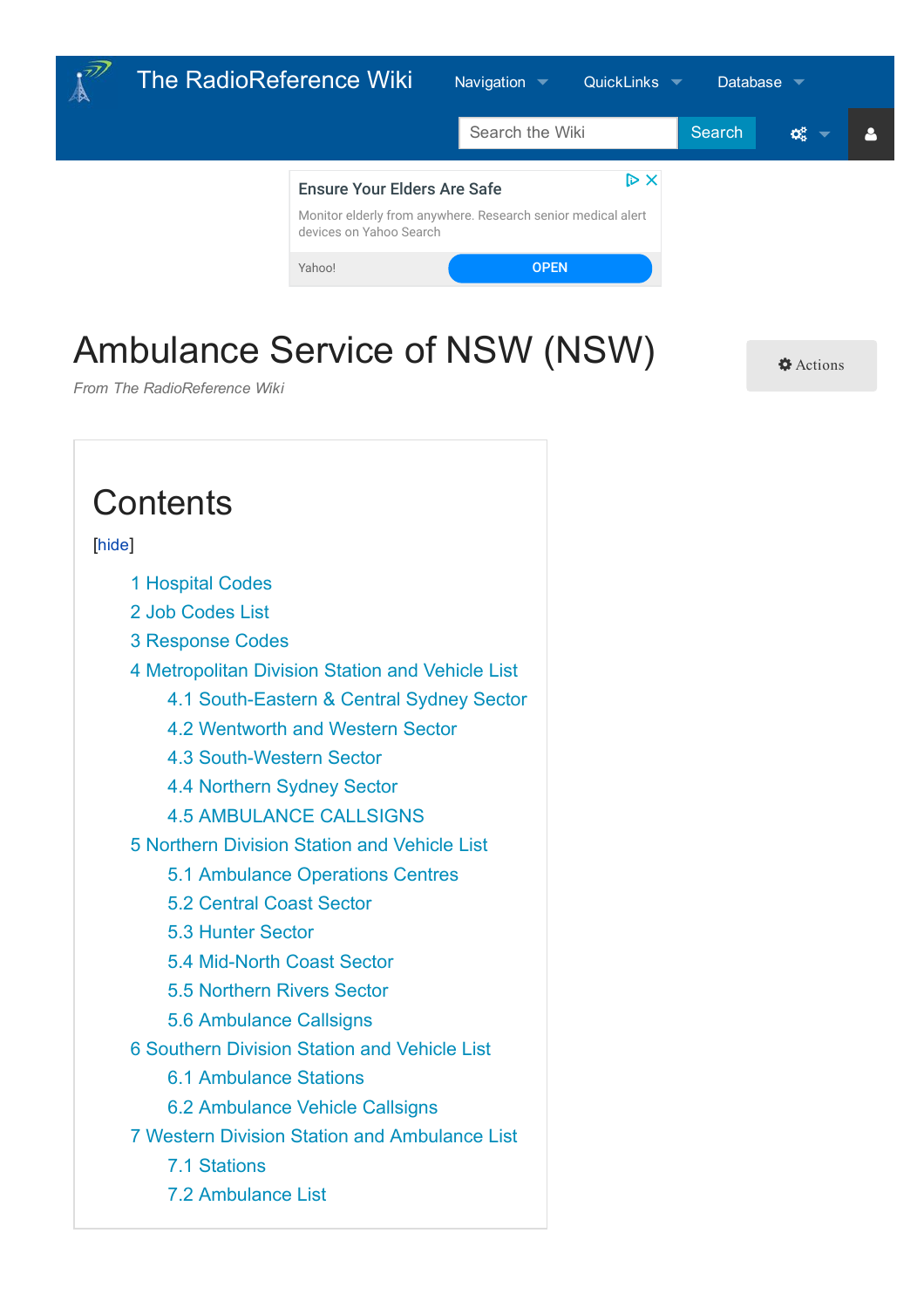# <span id="page-1-0"></span>Hospital Codes

NSW Hospitals use a colour code status system to alert ambulance crews as to bed availability (in order to maximise on road availability):

- Code RED = Hospital Has No Beds Available
- Code YELLOW = Hospital Is Accepting Life Threatening Cases Only
- Code GREEN = Hospital Has Beds Available And Is Accepting Patients From Ambulances

### <span id="page-1-1"></span>Job Codes List

- Zero 1: Clear the air, urgent message
- Code 1: Officer in trouble, require police assistance urgently
- Code 2: Cardiac arrest
- Code 3: Doctor required to meet ambulance on arrival at Hospital
- Code 4: Patient deceased. Contact Police
- Code 5: Arriving hospital with D.O.A. for certification
- Code 6: Departing hospital for morgue
- Code 7: Arriving at morgue
- Code 8: Patient with terminal condition
- Code 9: Person trapped, require rescue squad
- Code 10:- Fire brigade required at this scene
- Code 11:- Live wires down, contact electricity company
- Code 12:- Poisonous gas at scene
- Code 13:- Danger of explosion
- Code 14:- Ambulance involved in collision
- Code 15:- Patient or ambulance officer injured
- Code 16:- Tow truck required
- Code 17:- Drug overdose
- Code 18:- Air Alert
- Code 19: Disaster alert
- Code 20: Meal break
- Code 21:- Paramedics required
- Code 22:- Morphine administered
- Code 23: Infectious disease
- Code 24:- Approach with caution, await arrival of police
- Code 25:- Suicide death, contact police
- Code 26: Sexual Assault
- Code 31: Suicide or attempted suicide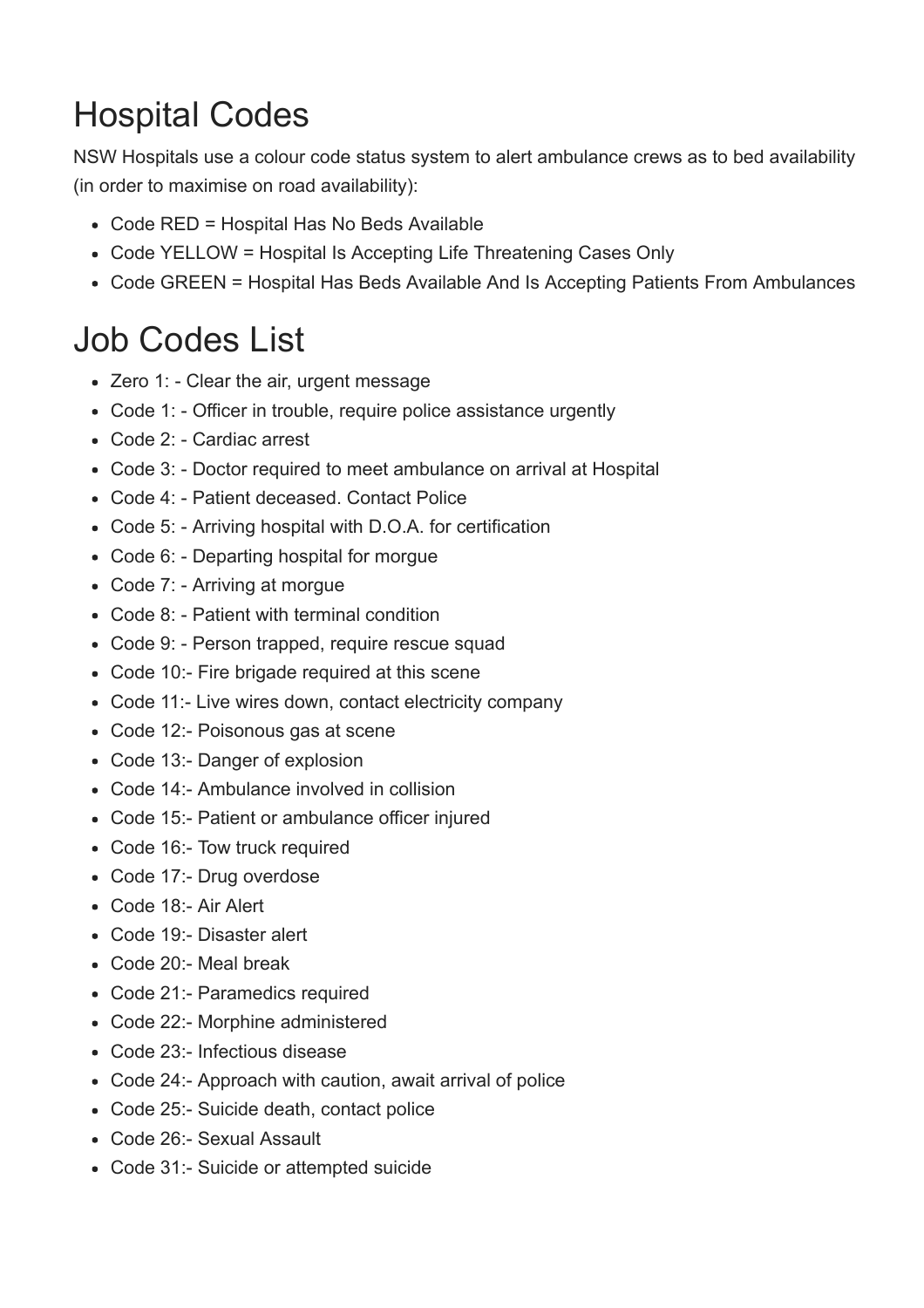### <span id="page-2-0"></span>Response Codes

- 1A Closest resource HOT immediate:
	- 1. closest approved agency
	- 2. Highest clinical skill
	- 3. Minimum 3, preferably 4 responders
- 1B Medical / trauma emergency HOT immediate Highest clinical skill (HCS)
- 1C Medical / trauma emergency HOT immediate Basic life support (BLS)
- 2A Immediate mobilisation COLD immediate HSC ambulance to be at patient location within 30 mins of call
- 2B Nearest available resource COLD BLS ambulance to be at patient location within 30 mins of call
- 2C Nearest available resource COLD BLS ambulance to be at patient location within 60 mins of call
- R3 Priority medical COLD Time critical pre-arranged response time (1hr or 2hr)
- R4 Priority aero-medical COLD Time critical pre-arranged response to fixed/rotary wing aircraft
- R5 Routine appointments COLD Medical / treatment appointments eg. Scans, dialysis etc
- R6 Stretcher / walk after treatment COLD Post medical treatments eg. Scans, dialysis
- R7 General transport COLD Discharge / inter-facility / convalescent / palliative care / transfers etc
- R8 Sporting attendance COLD Event standby
- R9 Major incidents HOT / COLD Major incidents as per ASNSW policy, events that require seperation from other incidents

## <span id="page-2-1"></span>Metropolitan Division Station and Vehicle List

SYDNEY DIVISION AMBULANCE STATIONS

46 stations

3,997,321 people

316,021 emergency responses

183,203 emergency transports

The Service's four Operations Centres are responsible for receiving all emergency triple 000 telephone requests for ambulance services from the public, allied health care providers and other emergency services. Operations Centres coordinate the movement of ambulances within their division to meet the needs of the community.

Sydney Operations Centre, located in Sydney, coordinates resources within the Sydney Division, encompassing the Hawkesbury River to the north, the Blue Mountains to the west and The Royal National Park to the south.

Aeromedical Operations Centre, located in Sydney, coordinates all urgent and routine aeroplane and helicopter transfers within New South Wales.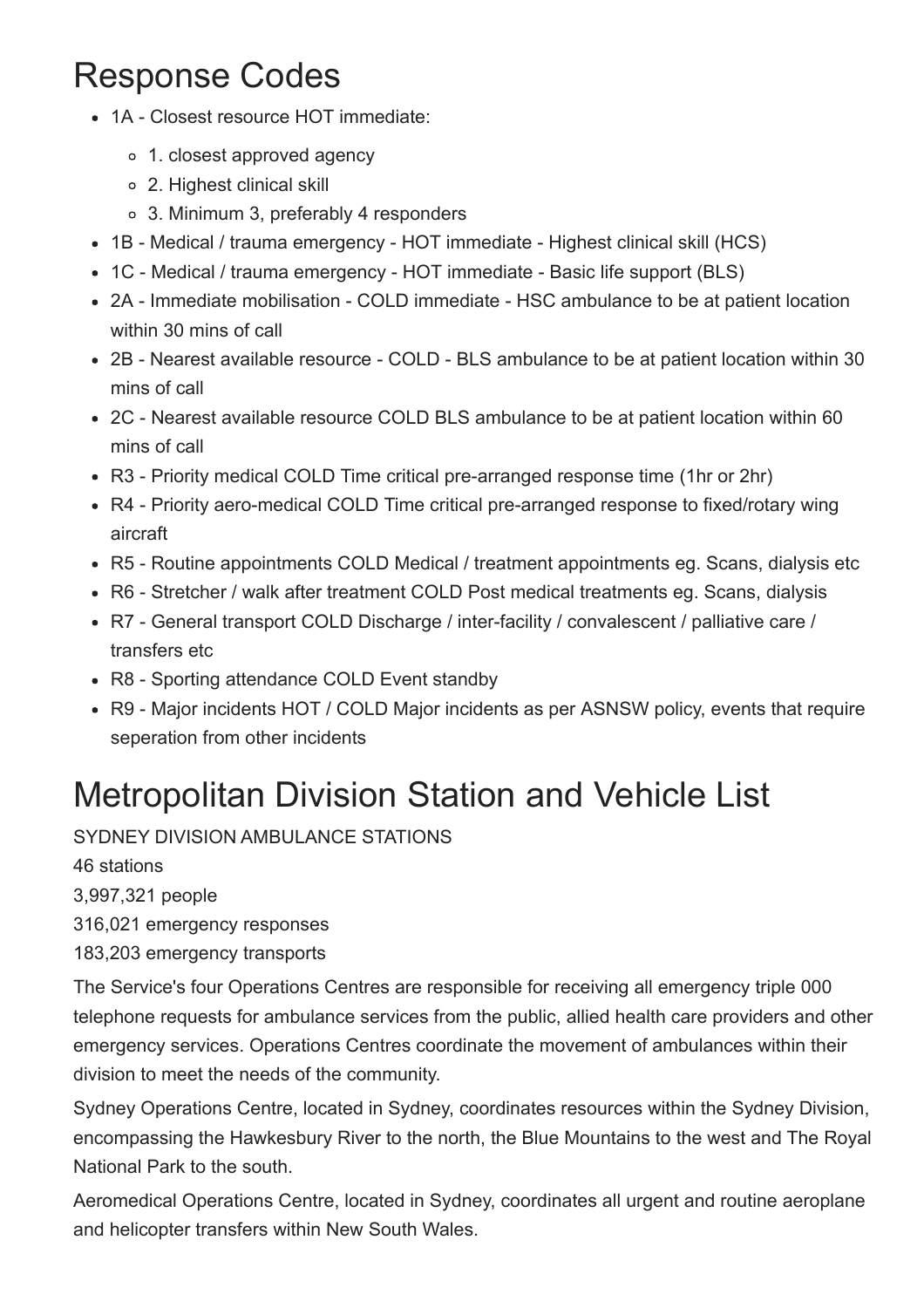<http://www.ambulance.nsw.gov.au/docs/sydmap.pdf> <http://www.ambulance.nsw.gov.au/docs/nswmap.pdf>

### <span id="page-3-0"></span>South-Eastern & Central Sydney Sector

- Bondi
- Campsie
- Caringbah
- Engadine
- Hurstville
- Marrickville
- Mascot
- Maroubra
- Menai
- Paddington
- Randwick
- Rockdale
- Summer
- Hill
- Sydney
- Ambulance
- Centre-Redfern

#### <span id="page-3-1"></span>Wentworth and Western Sector

- Auburn
- Blacktown
- Castle
- $-$  Hill
- Colyton
- Katoomba
- Parramatta
- Penrith
- Richmond
- Riverstone
- Springwood
- Tregear
- Warragamba

#### <span id="page-3-2"></span>South-Western Sector

- Bankstown
- Bowral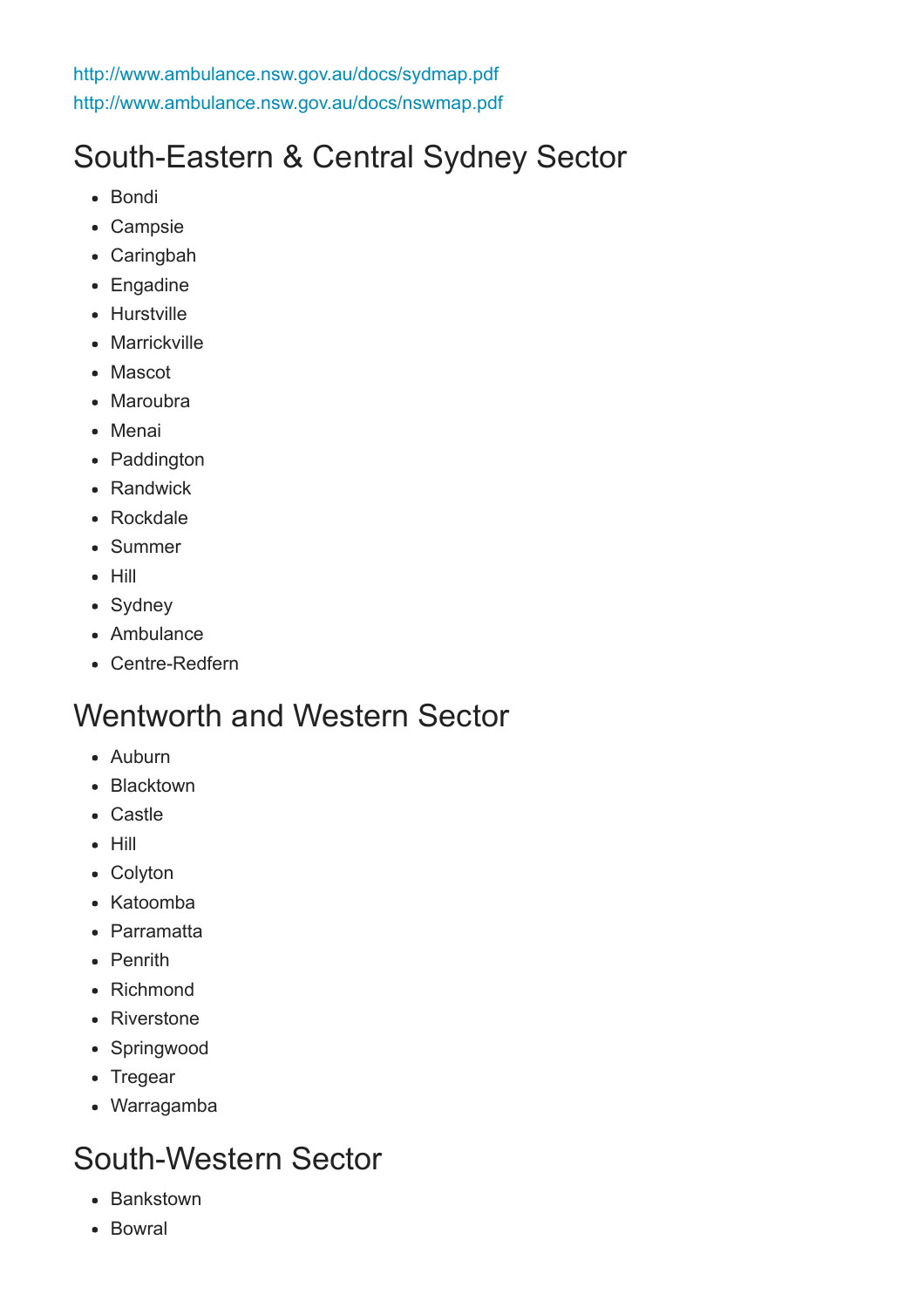- Camden
- Campbelltown
- Fairfield
- Green
- Valley
- Liverpool
- Macquarie
- Fields
- Picton

### <span id="page-4-0"></span>Northern Sydney Sector

- Avalon
- Balgowlah
- Belrose
- Concord
- Drummoyne
- Lane
- Cove
- Naremburn
- Narrabeen
- Ryde
- $\bullet$  St
- Ives
- Wahroonga

## <span id="page-4-1"></span>AMBULANCE CALLSIGNS

- 110-Ambulance-Narrenbeen
- 111-Ambulance-St Ives
- 122-Ambulance-Drummoyne
- 137-Ambulance-Summer Hill
- $138 -$
- 147-Ambulance-Drummoyne
- 148-Ambulance-Drummoyne
- 149-Ambulance-Drummoyne
- $153-$
- $154 -$
- $177-$
- 179-Responder 13
- 180-Responder 16
- 190-Responder 10 ????-Responder 1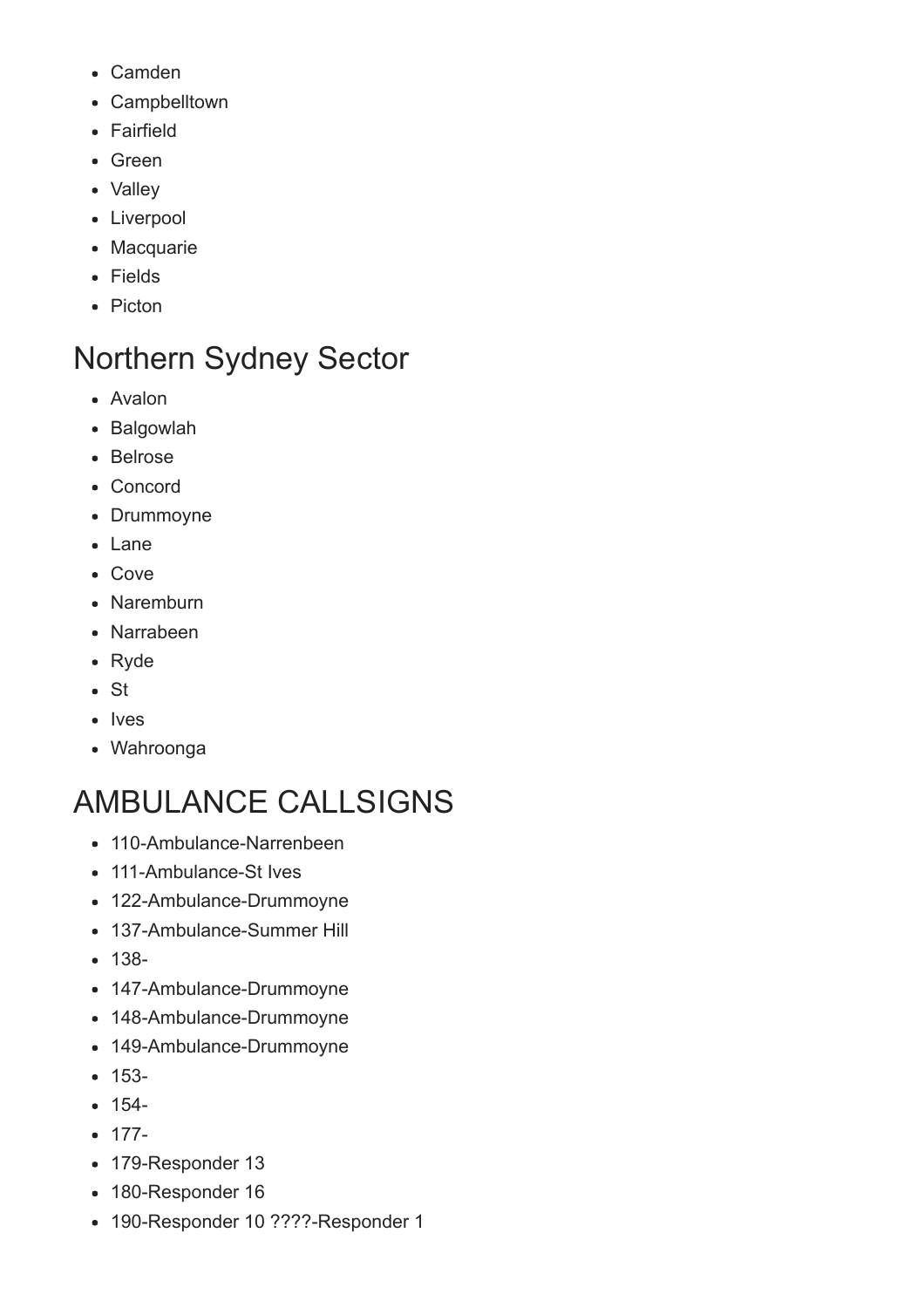- 192-Responder 2
- 193-Responder 3-SouthWest
- 194-Responder 4-South-Sydney Ambulance Centre, Redfern
- 195-Responder 5
- 196-Responder 6
- 197-Responder 7
- 198-Responder 8 City East
- 199-Responder 9 ????-Responder 11-Rural West ????-Responder 12
- 201-Ambulance-Patient Transport-Ettalong
- 202-Ambulance-Patient Transport-Ettalong
- 203-Ambulance-Toukley
- 204-Ambulance-Point Clare
- 205-Ambulance-Point Clare-MercedesBenz Sprinter
- 206-Ambulance-
- 207-Ambulance-Point Clare GRN radio 757209
- 208-Ambulance-Point Clare
- 209-Ambulance-Wyong
- 216-Ambulance-Ettalong
- 217-Ambulance-Ettalong
- 219-Ambulance-Ettalong GRN radio 757177
- 220-Ambulance-
- 221-Ambulance-Terrigal
- 222-Ambulance-Terrigal
- 224-Ambulance-Terrigal GRN Radio 757166
- 225-Ambulance-Toukley
- 226-Ambulance-Toukley
- 227-Ambulance-Toukley
- 228-Ambulance-
- 229-Ambulance-2 GRN Radio 757169
- 230-Ambulance-Wyong
- 231-Ambulance-Wyong GRN Radio 757172
- 232-Ambulance-Wyong
- 233-Ambulance-Hawkesbury River GRN radio 757195
- 234-Ambulance-Hawkesbury River
- 236-Ambulance-Toukley? GRN Radio 757185
- 248-Ambulance-Morisett
- 301-Ambulance-Auburn
- 302-Ambulance-Auburn
- 303-Ambulance-Auburn
- 307-Ambulance-Blacktown/Auburn
- $\bullet$  309-Ambulance-Blacktown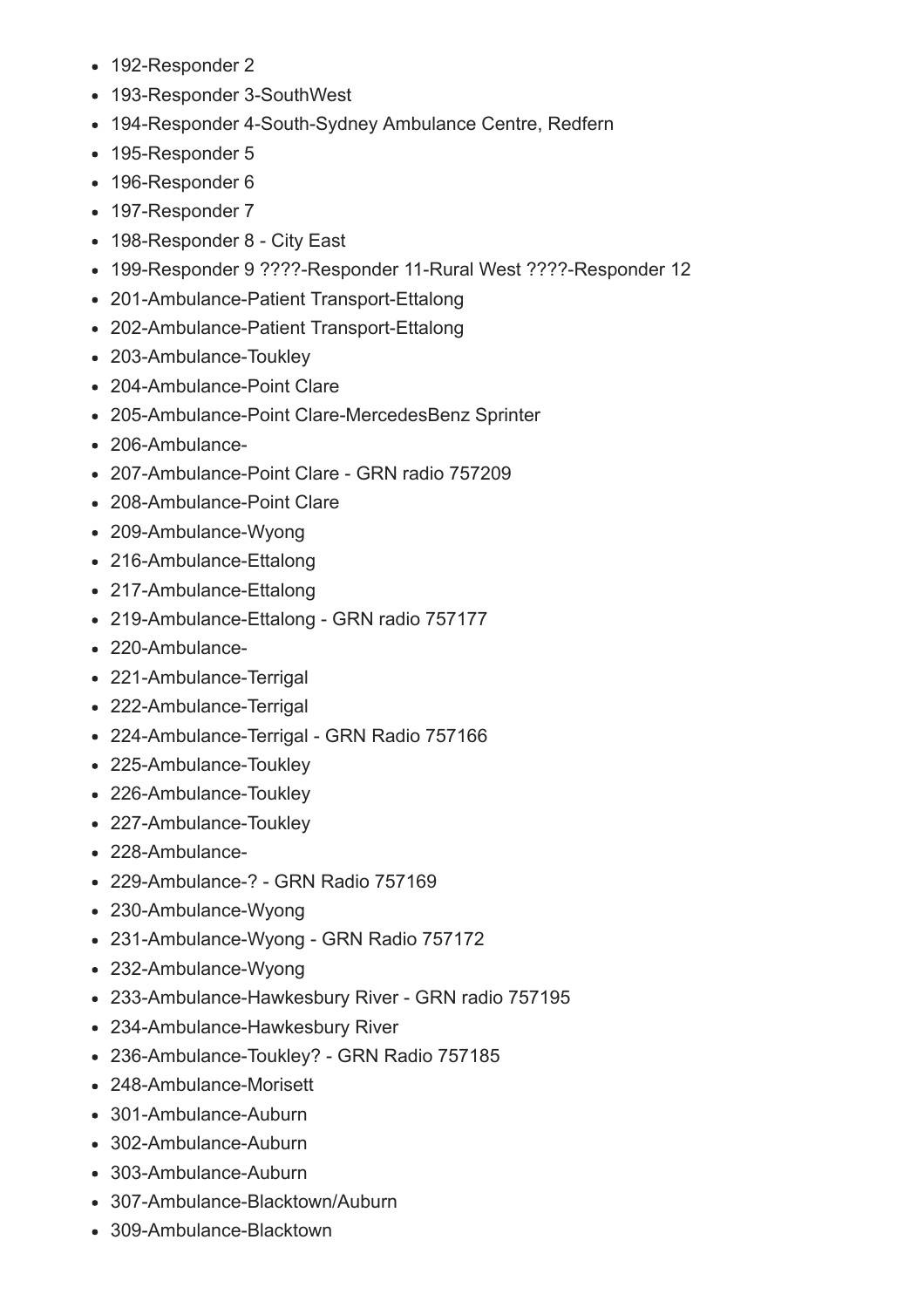- 310-Ambulance VW
- 312-Ambulance-Rural West-Volkswagon-Warragamba
- 313-Ambulance-Blacktown
- 314-Ambulance-Blacktown
- 316-Ambulance-Blacktown
- 317-Ambulance-Castle Hill
- 319-Ambulance-Castle Hill 321
- 322-Ambulance-Rural West-Katoomba
- 323-Ambulance-Rural West-Katoomba
- 324-Ambulance-Rural West-Katoomba
- 325-Ambulance-Rural West-Tregear
- 326-Ambulance-Rural West-Tregear
- 327-Ambulance-Rural West-Tregear
- 328-Ambulance-Rural West-Tregear
- 329-Ambulavnce-Rural West-Tregear
- 334-Ambulance-Parramatta
- 336-Ambulance-Parramatta
- 337-Ambulance-Parramatta
- 338-Ambulance-Parramatta
- 341-Ambulance-Rural West-Penrith
- 342-Ambulance-Rural West-Penrith
- 343-Ambulance-Rural West-Penrith
- 344-Ambulance-Rural West-Penrith
- 345-Ambulance-Rural West-Penrith
- 346-Ambulance-Rural West-Penrith
- 347-Ambulance-Rural West-Volkswagon-Warragamba
- 349-Ambulance-Rural West-Richmond
- 350-Ambulance-Rural West-Volkswagon-Richmond
- 352-Ambulance-Rural West-Mercedes Sprinter-Richmond
- 360-Ambulance-Rural West-Riverstone
- 361-Ambulance-Rural West-Riverstone
- 362-Ambulance-Rural West-Riverstone
- 363-Ambulance-Rural West-Richmond
- $-364-$
- 365-Ambulance-Rural West-Riverstone
- 366-Ambulance-Rural West-Springwood
- 367-Ambulance-Rural West-Springwood
- 368-Ambulance-Rural West-Springwood
- 375-Ambulance-Rural West-Warragamba
- 401-Ambulance-City/East-Randwick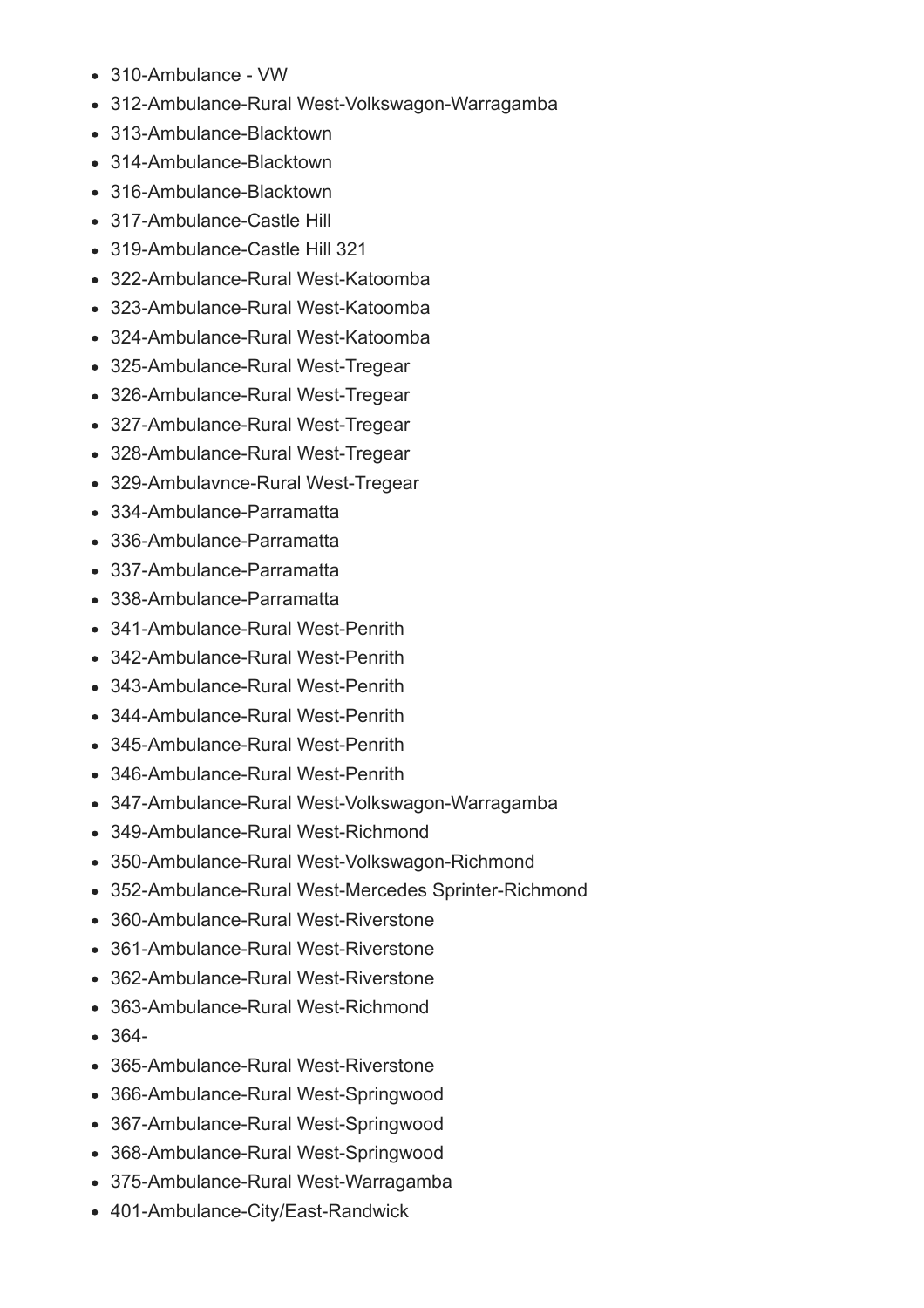- 402-Ambulance-City/East-Bondi
- 403-Ambulance-City/East-Randwick
- 404-Ambulance-City/East-Bondi
- 406-Ambulance-City/East
- 408-Ambulance-City/East
- 411-Ambulance-City/East
- 416-Ambulance-Sydney Ambulance Centre, Redfern
- 417-Ambulance-Sydney Ambulance Centre, Redfern
- 418-Ambulance-Sydney Ambulance Centre, Redfern
- 419-Ambulance-Sydney Ambulance Centre, Redfern
- 420-Ambulance-Sydney Ambulance Centre, Redfern
- 421-Ambulance-Sydney Ambulance Centre, Redfern
- 422-Ambulance-Sydney Ambulance Centre, Redfern
- 423-Ambulance-Sydney Ambulance Centre, Redfern
- 424-Ambulance-City/East-Sydney Ambulance Centre, Redfern
- 425-Ambulance-City/East-Sydney Ambulance Centre, Redfern
- 429-Ambulance-City/East-Marrickville
- 430-Ambulance-City/East-Marrickville-MercedesBenz Sprinter
- 432-Ambulance-City/East-Marrickville-RAV4
- 433-Ambulance-City/East-Mascot
- 435-Ambulance-City/East-Mascot
- 436-Ambulance-City/East-Mascot
- 437-Ambulance-City/East-Paddington
- 438-Ambulance-City/East-Paddington
- 439-Ambulance-City/East-Paddington
- 440-Ambulance-City/East-Paddington-GMC
- 441-Ambulance
- 443-Ambulance-City/East-Randwick
- 445-Ambulance-City/East-Randwick
- 446-Ambulance-City/East-Randwick
- 454-Ambulance-Drummoyne
- 455-Ambulance-Mascot
- 456-Ambulance-Drummoyne GRN Radio 727456
- 457-Ambulance-Drummoyne GRN Radio 727457
- $-458$ -Ambulance-Maroubra
- 459-Ambulance-Maroubra
- 460-Ambulance-Bondi
- 479-Ambulance-Sydney Hospital
- 484Ambulance-
- 492-Ambulance-Paddington GRN Radio 727126
- 495-Ambulance-Sydney Ambulance Centre, Redfern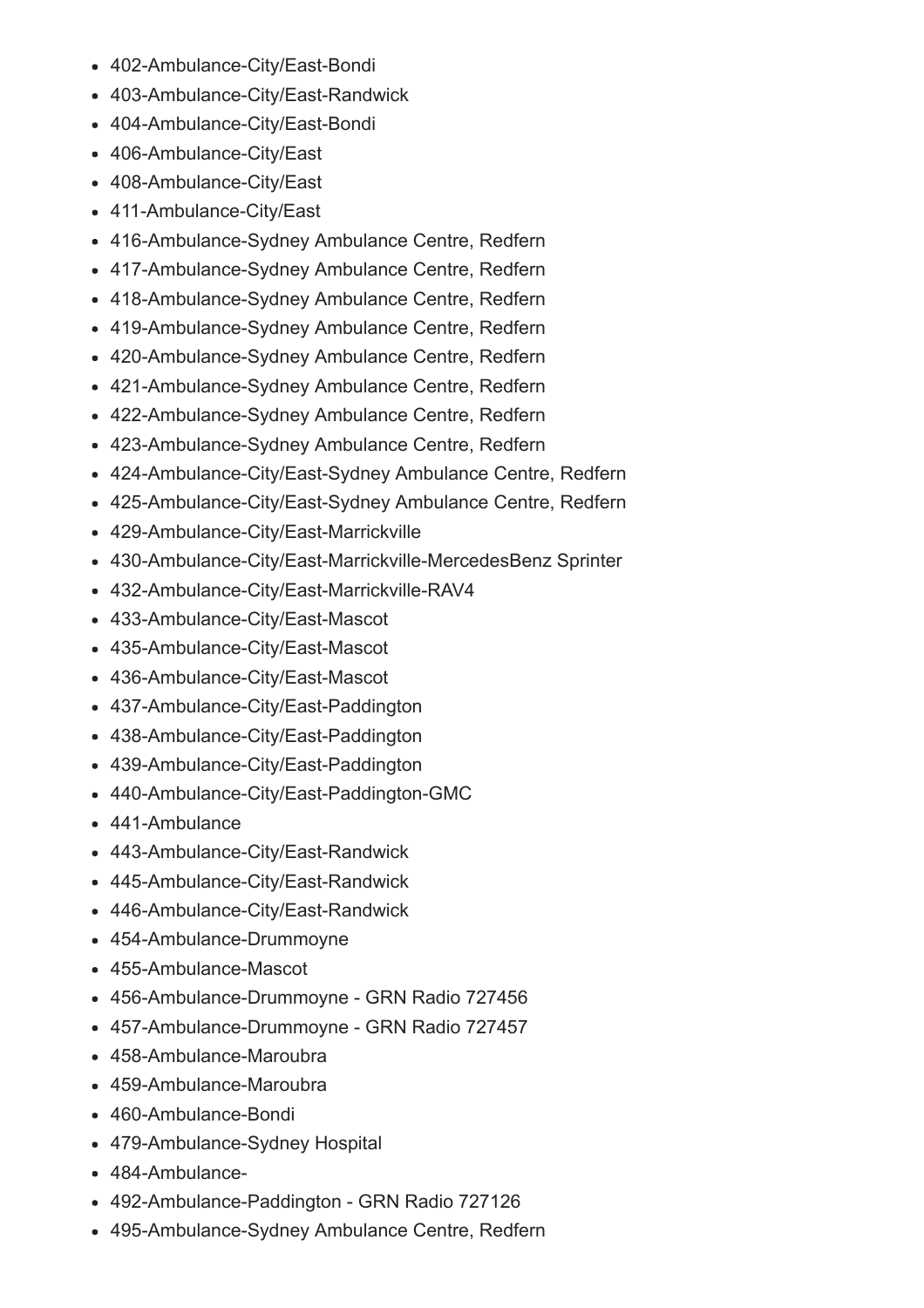- 501-Ambulance-North-Belrose  $\bullet$
- 502-Ambulance-North-St Ives
- 503-Ambulance-North-Belrose
- 504-Ambulance-North-Belrose
- 518-Ambulance-North-Wahroonga
- 520-Ambulance-North-Wahroonga
- 521-Ambulance-North-Wahroonga
- 522-Ambulance-North-Wahroonga-Mercedes Sprinter
- 523-Ambulance-North-Balgowlah
- 526-Ambulance-North-Lane Cove
- 529-Ambulance-North-Lane Cove
- 531-Ambulance-North-Wahroonga
- 532-Ambulance-North-Balgowlah
- 533-Ambulance-North-Balgowlah
- 535-Ambulance-North-Balgowlah
- 536-Ambulance-North-Balgowlah
- 537-Ambulance-North-Balgowlah
- 538-Ambulance-North-Ryde
- 540-Ambulance-North-Narrenburn
- 541-Ambulance-North-Narrenburn
- 545-Ambulance-North-Narrenburn
- 546-Ambulance-North-Narrenburn-VW
- 548-Ambulance-North-Narrenburn
- 549-Ambulance-North-Narrenburn
- 550-Ambulance-North-Narrenburn
- 552-Ambulance-North-Narrenburn
- 553-Ambulance-North-Narrenburn-VW
- 554-Ambulance-North-Narrenburn
- 556-Ambulance-North-Ryde
- 557-Ambulance-North-Ryde
- 558-Ambulance-North-Ryde
- 559-Ambulance-North-Ryde
- 560-Ambulance-North-Belrose
- 562-Ambulance-North-Narrenburn/Wahroonga
- 563-Ambulance-North-St Ives
- 564-Ambulance-North-Wahroonga-MercedesBenz Sprinter
- 565-Ambulance-North-St Ives
- $\bullet$  566-Ambulance-North-Belrose
- 567-Ambulance-North-St Ives
- 570-Ambulance-North-Avalon-VW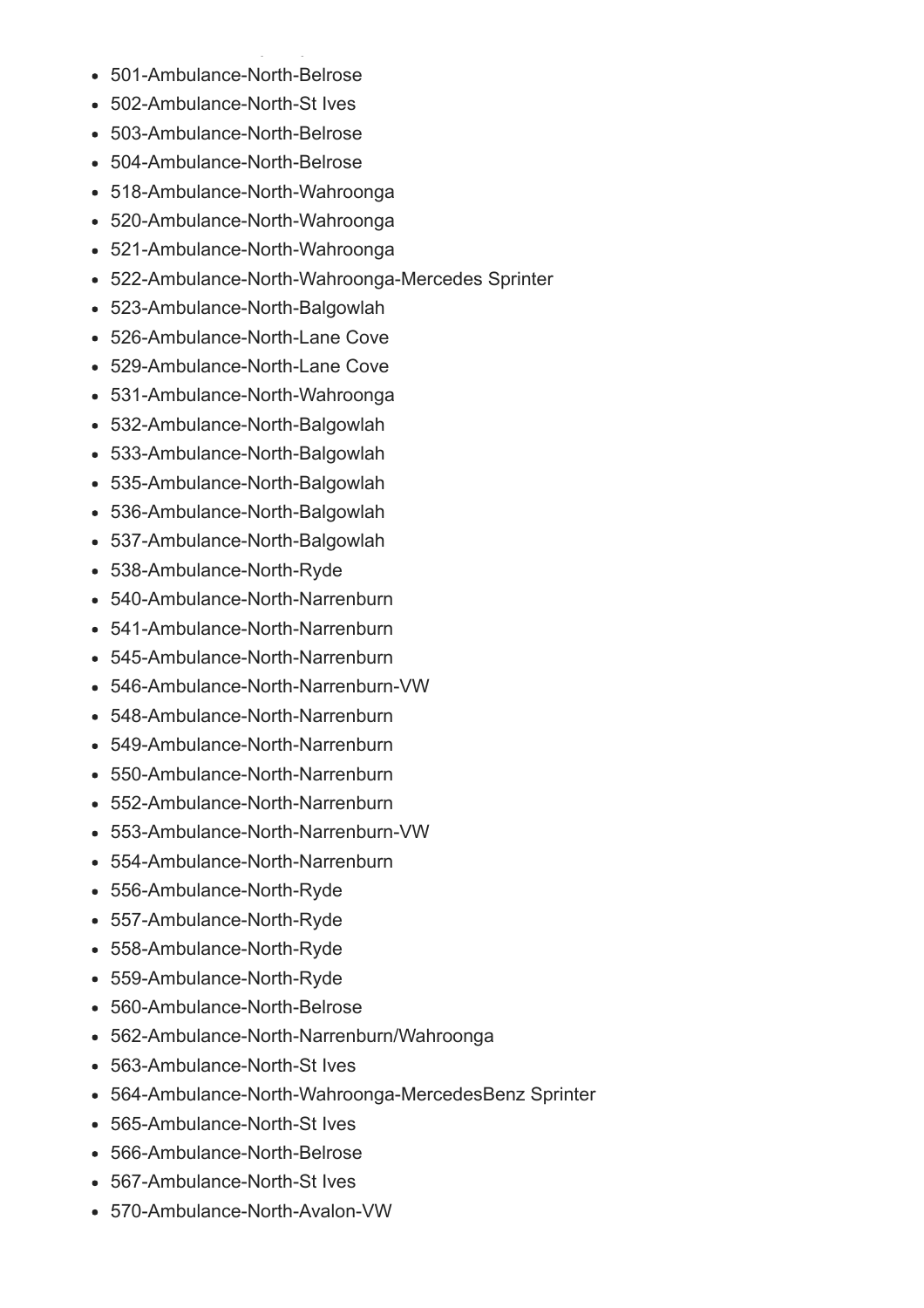- 571-Ambulance-North-Avalon
- 604-Ambulance-South-Bundeena-on call-Engadine
- 617-Ambulance-South-Campsie
- 618-Ambulance-South-Campsie
- 619-Ambulance-South-Campsie
- 620-Ambulance-South-Campsie
- 624-Ambulance-South-Caringbah
- 625-Ambulance-South-Engadine
- 626-Ambulance-South-Caringbah
- 629-Ambulance-South-Caringbah
- 634-Ambulance-South-Hurstville
- 636-Ambulance-South-Hurstville
- 637-Ambulance-South-Hurstville
- 638-Ambulance-South-Hurstville
- 639-Ambulance-South-Hurstville
- 640-Ambulance-South-Hurstville
- 645-Ambulance-South-Engadine
- 646-Ambulance-South-Rockdale
- 647-Ambulance-South-Engadine
- 648-Ambulance-South-Rockdale
- 649-Ambulance-South-Rockdale
- 653-Ambulance-South-Summer Hill
- 654-Ambulance-South-Summer Hill-Mercedes Sprinter
- 655-Ambulance-South-Summer Hill-Mercedes Sprinter
- 656-Ambulance-South-Summer Hill
- 657-Ambulance-South-Summer Hill
- 658-Ambulance-South-Summer Hill
- 659-Ambulance-South-Concord-Mercedes Sprinter
- 660-Ambulance-South-Concord-Mercedes Sprinter
- 661-Ambulance-South-Concord-Mercedes Sprinter
- 662-Ambulance-South-Engadine-VW Transporter
- $-663$ -Ambulance-South-Menai
- $-664$ -Ambulance-South-Menai
- 665-Ambulance-South-Menai
- 701-Ambulance-Patient Transport Service-Ford Transit-Maroubra
- 702-Ambulance-Patient Transport Service-Ford Transit-St Ives
- 703-Ambulance-Patient Transport Service-Ford Transit-Bankstown
- 704-Ambulance-Patient Transport Service-Ford Transit-Blacktown
- 705-Ambulance-Patient Transport Service-Ford Transit-St Ives
- 706-Ambulance-Patient Transport Service-Ford Transit-Maroubra
- 707-Ambulance-Patient Transport Service-Ford Transit-Maroubra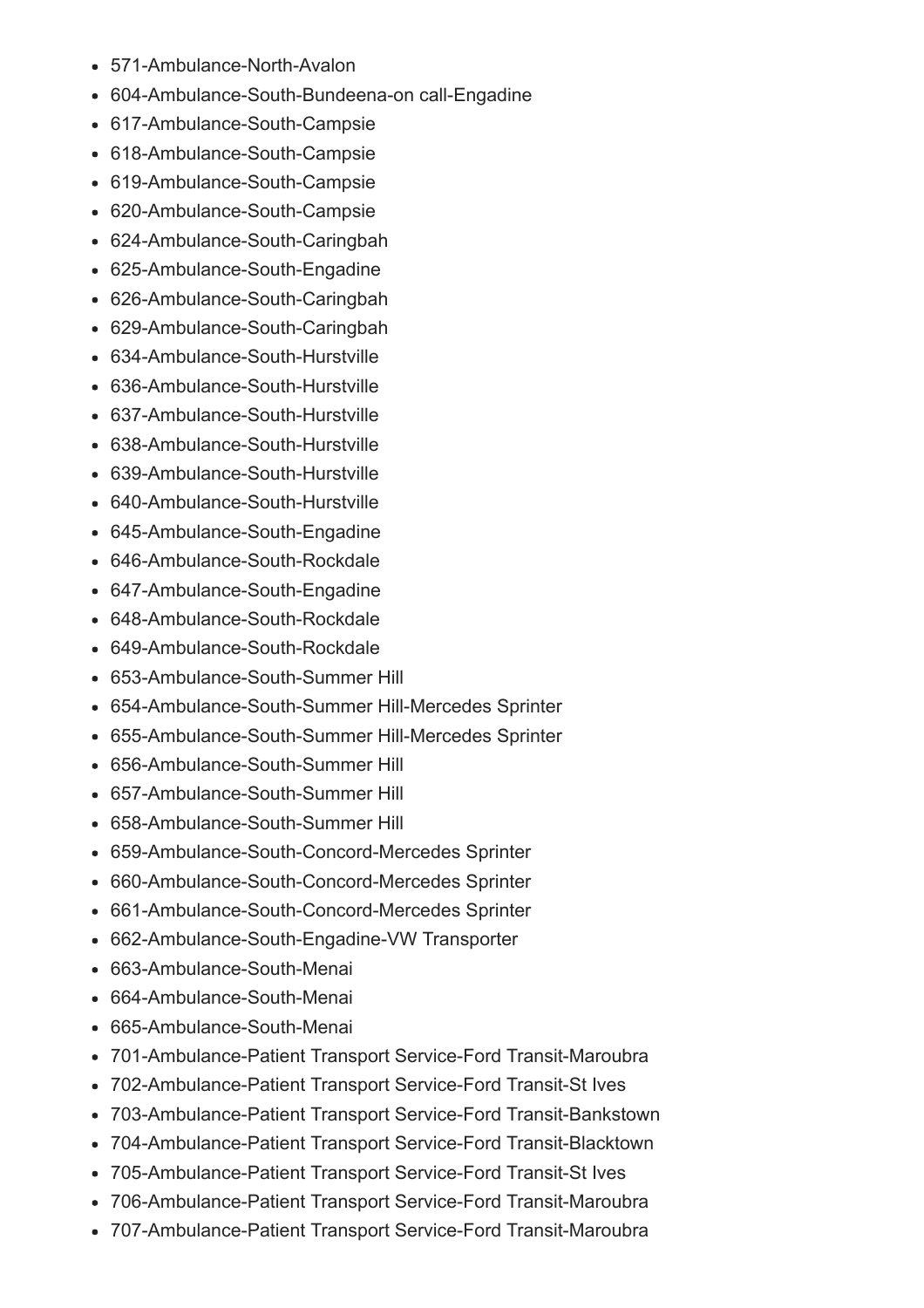- 708-Ambulance-Patient Transport Service-Ford Transit-Ryde/Fairfield >> Central Coast -Bateu Bay
- 709-Ambulance-Patient Transport Service-Ford Transit-Ryde
- 710-Ambulance-Patient Transport Service-Ford Transit-
- 711-Ambulance-Patient Transport Service-Ford Transit-St Ives
- 712-Ambulance-Patient Transport Service-Ford Transit-Menai
- 713-Ambulance-Patient Transport Service-Ford Transit-Colyton
- 714-Ambulance-Patient Transport Service-Ford Transit-Ryde, Drummoyne
- 715-Ambulance-Patient Transport Service-Ford Transit-Drummoyne
- 716-Ambulance-Patient Transport Service-Ford Transit-Ryde/St Ives
- 717-Ambulance-Patient Transport Service-Ford Transit-
- 718-Ambulance-Patient Transport Service-Ford Transit-Bowral/Drummoyne
- 719-Ambulance-Patient Transport Service-Ford Transit-Menai
- 720-Ambulance-Patient Transport Service-Ford Transit-Colyton
- 721-Ambulance-Patient Transport Service-Ford Transit-Drummoyne
- 722-Ambulance-Patient Transport Service-Ford Transit-Drummoyne/Blacktown
- 723-Ambulance-Patient Transport Service-Ford Transit-Bankstown
- 724-Ambulance-Patient Transport Service-Ford Transit-Drummoyne
- 725-Ambulance-Patient Transport Service-Ford Transit-Bankstown
- 726-Ambulance-Patient Transport Service-Ford Transit-Colyton
- 727-Ambulance-Patient Transport Service-Ford Transit-Bankstown
- 728-Ambulance-Patient Transport Service-Ford Transit-St Ives
- 729-Ambulance-Patient Transport Service-Ford Transit-
- 730-Ambulance-Patient Transport Service-Ford Transit-Central Coast-Point Clare
- 731-Ambulance-Patient Transport Service-Ford Transit-Central Coast-Gosford
- 732-Ambulance-Patient Transport Service-Ford Transit-
- 733-Ambulance-Patient Transport Service-Ford Transit-Drummoyne
- 734-Ambulance-Patient Transport Service-Ford Transit-Point Clare
- 735-Ambulance-Patient Transport Service-Ford Transit-Bankstown
- 736-Ambulance-Patient Transport Service-Ford Transit-Maroubra
- 737-Ambulance-Patient Transport Service-Ford Transit-Bankstown
- 738-Ambulance-Patient Transport Service-Ford Transit-Central Coast-Pt Clare
- 739-Ambulance-Patient Transport Service-Ford Transit-Maroubra
- 740-Ambulance-Patient Transport Service-Ford Transit-Drummoyne
- 741-Ambulance-Patient Transport Service-Ford Transit-Central Coast
- 742-Ambulance-Patient Transport Service-Ford Transit-Central Coast/Lower Hunter -Beresfield
- 743-Ambulance-Patient Transport Service-Ford Transit-
- 744-Ambulance-Patient Transport Service-Ford Transit-
- 745-Ambulance-Patient Transport Service-Ford Transit-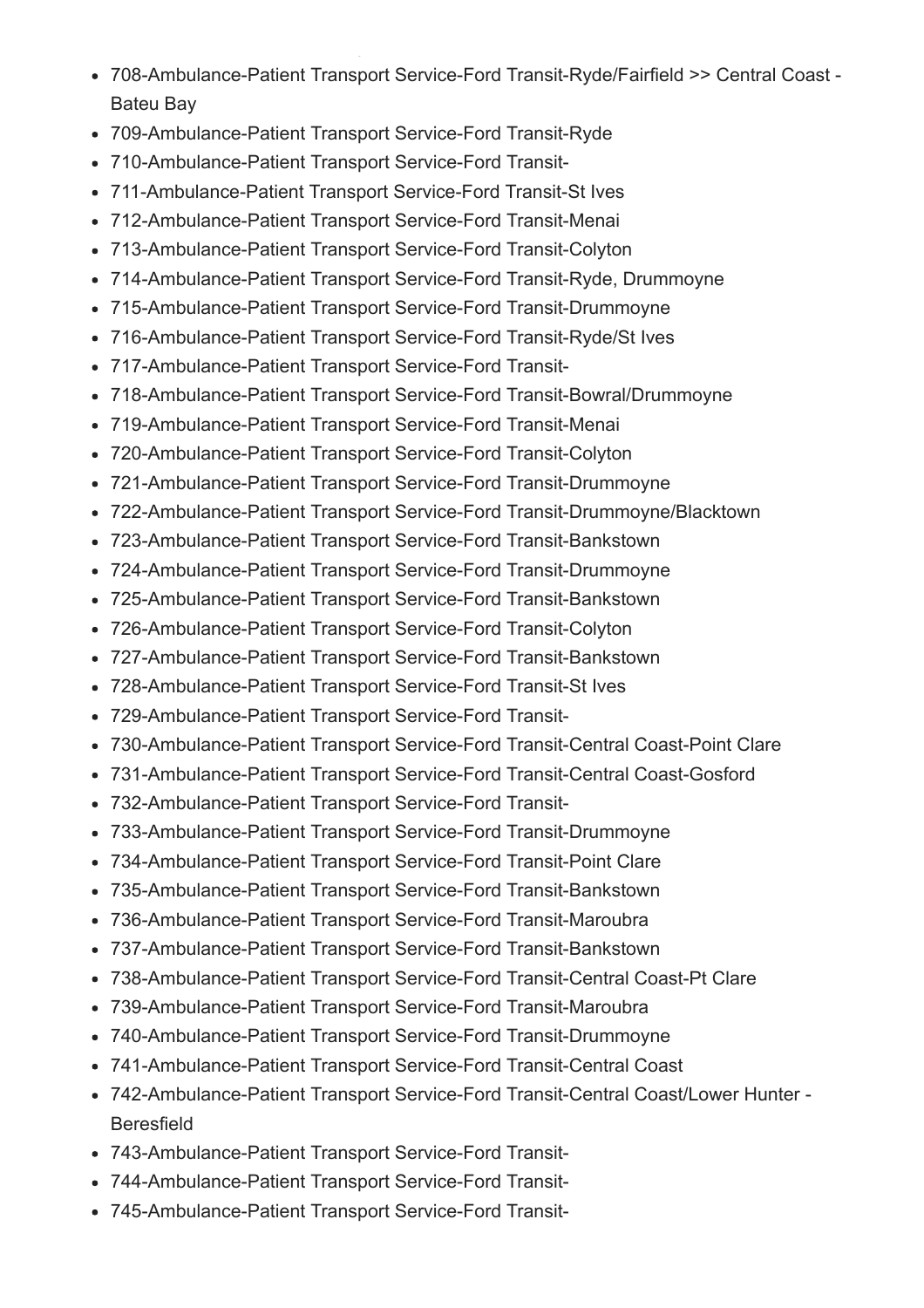- 746-Ambulance-Patient Transport Service-Ford Transit-
- 747-Ambulance-Patient Transport Service-Ford Transit-
- 748-Ambulance-Patient Transport Service-Ford Transit-
- 749-Ambulance-Patient Transport Service-Ford Transit-Auburn/Blacktown
- 750-Ambulance-Patient Transport Service-Ford Transit-
- 751-Ambulance-Patient Transport Service-Ford Transit-Concord
- 752-Ambulance-Patient Transport Service-Ford Transit-Bankstown
- 781-Ambulance-"FAT"
- 782-Ambulance-"FAT"
- 783-Ambulance-"FAT" attached to Caringbah
- 791-Motor Cycle 1 Paramedic SAC Redfern
- 792-Motor Cycle 2 Paramedic-SAC Redfern
- 793-Motor Cycle 3 Paramedic SAC Redfern
- 794-Special Casualty Access Team (SCATS)
- 795-Ambulance-Intensive Care Medical Recovery
- 801-Ambulance-Bankstown
- 802-Ambulance-Bankstown
- 803-Ambulance-Bankstown
- 804-Ambulance-Bankstown
- 805-Ambulance-Bankstown
- 807-Ambulance-Bankstown
- $\cdot$  808-Ambulance-Bankstown
- 809-Ambulance-Bankstown
- 810-Ambulance-Camden
- 811-Ambulance-Camden GRN Radio 27811
- 812-Ambulance-Camden
- 813-Ambulance-Camden
- 816-Ambulance-Campbelltown-VW
- 817-Ambulance-Campbelltown
- 818-Ambulance-Campbelltown-VW
- 819-Ambulance-Campbelltown
- 820-Ambulance-Campbelltown
- 822-Ambulance-Fairfield
- 823-Ambulance-Fairfield
- 824-Ambulance-Fairfield
- 825-Ambulance-Fairfield
- 826-Ambulance-Fairfield
- 830-Ambulance-Green Valley
- 832-Ambulance-Green Valley-MercedesBenz Sprinter
- 833-Ambulance-Green Valley
- 834-Ambulance-Green Valley-VW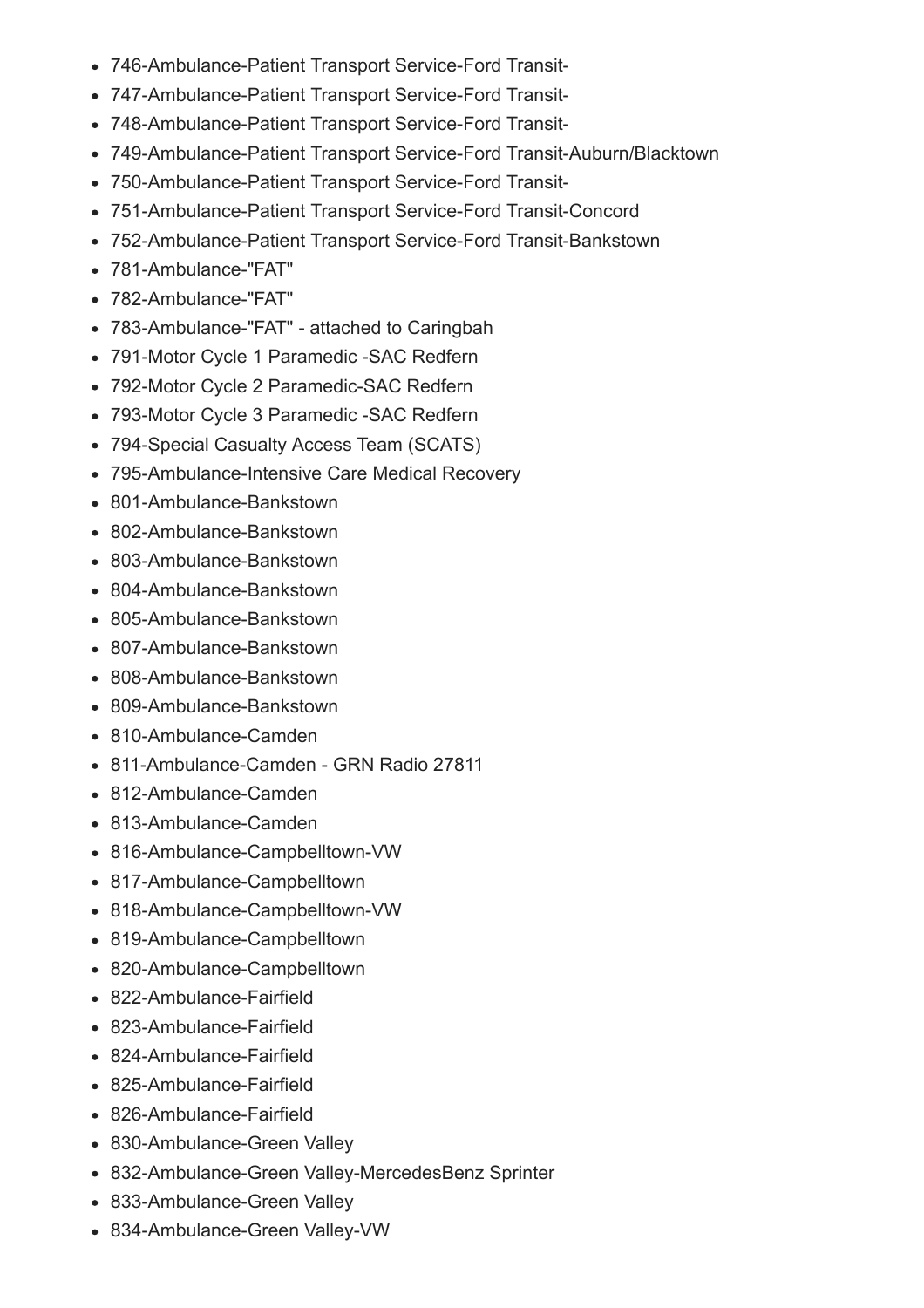- 840-Ambulance-Liverpool
- 841-Ambulance-Liverpool-MercedesBenz Sprinter
- 842-Ambulance-Liverpool-MercedesBenz Sprinter
- 844-Ambulance-Liverpool
- 845-Ambulance-Liverpool-MercedesBenz Sprinter
- 850-Ambulance-Picton
- 851-Ambulance-Picton
- 852-Ambulance-Picton
- 853-Ambulance-Picton
- 854-Ambulance-Picton
- 855-Ambulance-Picton-MercedesBenz Sprinter
- 856-Ambulance-Macquarie Fields-VW
- 857-Ambulance-Macquarie Fields
- 859-Ambulance-Macquarie Fields
- 860-Ambulance-Rural West-Bowral
- 861-Ambulance-Rural West-Bowral
- 862-Ambulance-Rural West-Bowral
- 863-Ambulance-Rural West-Bowral
- 864-Ambulance-Rural West-Bowral
- 865-Ambulance-Rural West-Bowral 877 881 885
- 902-Ambulance Rescue-Caringbah "Rescue 2"
- 903-Ambulance Rescue-Major incident & Response
- 904-Ambulance Rescue-Caringbah "Rescue 4"
- 905-Ambulance Rescue-Caringbah "Rescue 5"
- 906-Ambulance Rescue-St Ives "Rescue 6"
- 907-Ambulance Rescue-Bankstown "Rescue 7"
- 908-Ambulance Rescue-St Ives "Rescue 8" sometimes based at Bankstown
- 909-Ambulance Rescue-Caringbah "Rescue 9"
- 910-Ambulance Rescue-Camden "Rescue 10" GRN Radio 27910
- 911-Ambulance Rescue-Camden "Rescue 11" Parramatta GRN 757117
- 912-Ambulance Rescue-Pt Clare "Rescue 12" GRN Radio 757153
- $-913-?$
- 916-Ambulance Incident Support?
- $-920-2$
- 925-Intensive Care Ambulance-Hurstville
- $-935-?$
- 941-Intensive Care Ambulance- Ryde
- 942-Neo-natal Emergency Transport Service (NETS) Volkswagon
- 943-Neo-natal Emergency Transport Service (NETS) Ford Transit
- 944-Neo-natal Emergency Transport Service (NETS)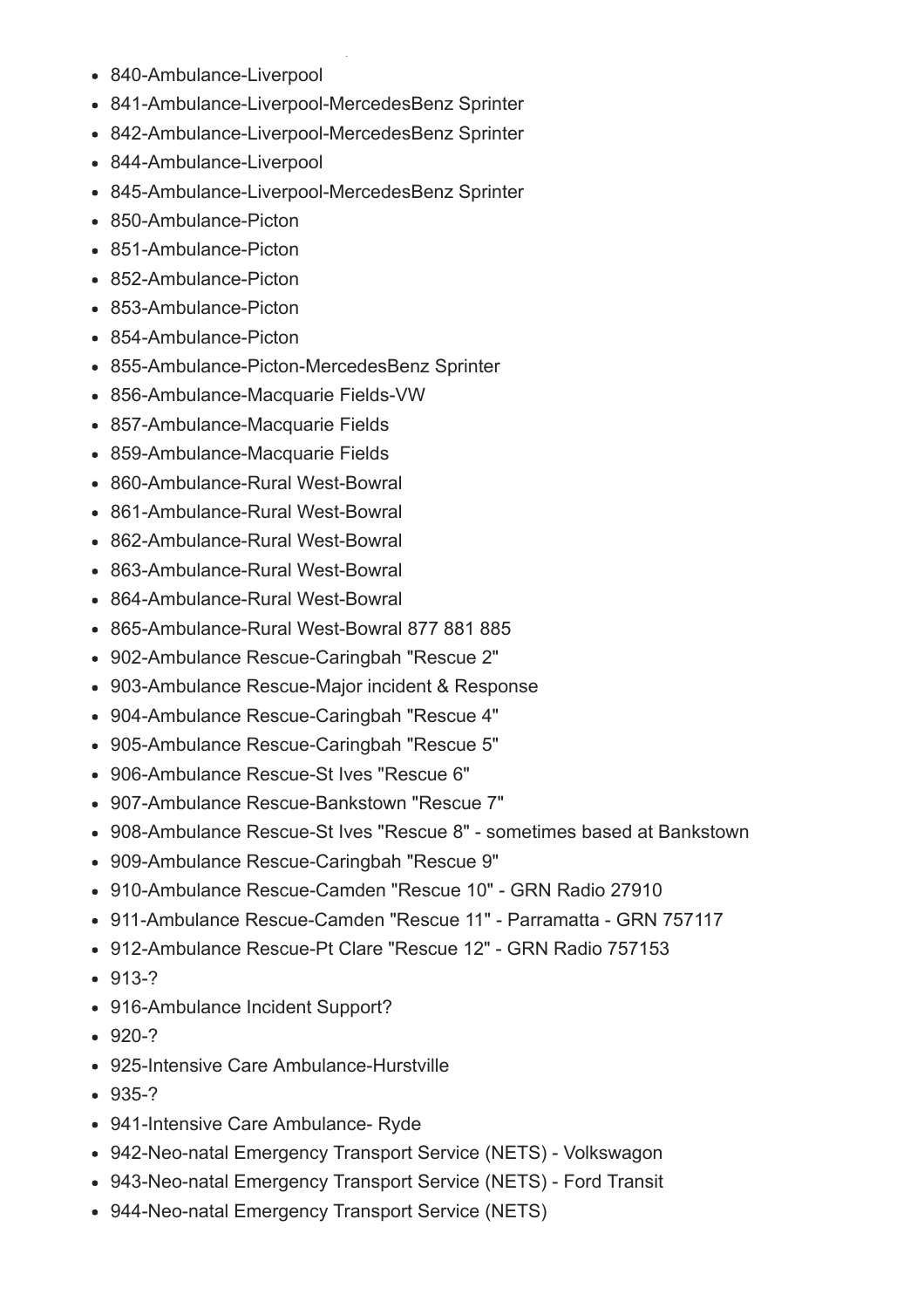- 946-Intensive Care Ambulance-North-Narrenburn
- 950-Intensive Care Ambulance-North-Balgowl
- 951-Intensive Care Ambulance-South-Summer Hill
- 952-Intensive Care Ambulance-City/East-Randwick
- 953-Intensive Care Ambulance-Rural West-Penrith
- 954-Intensive Care Ambulance-South-Rockdale?
- 955-Intensive Care Ambulance-North-St Ives
- 956-Intensive Care Ambulance-Rural West
- 957-Intensive Care Ambulance-Central Coast-Toukley
- 958-Intensive Care Ambulance-South-Mercedes Sprinter-Summer Hill
- 959-Intensive Care Ambulance-Southwest (Liverpool) area
- 960-Intensive Care Ambulance-South-Caringbah
- 961-Intensive Care Ambulance-Bateau Bay
- 962-Intensive Care Ambulance-West-Blacktown/Castle Hill
- 963-Intensive Care Ambulance-Fairfield
- 964-Intensive Care Ambulance-North-St Ives
- 965-Intensive Care Ambulance--East-Sydney Ambulance Centre, Redfern/Paddington
- 966-Intensive Care Ambulance-Narrenbeen
- 967-Intensive Care Ambulance-Rural West-Penrith
- 968-Intensive Care Ambulance-
- 969-Intensive Care Ambulance-South-Hurstville
- 970-Intensive Care Ambulance-West-Blacktown
- 971-Intensive Care Ambulance-South-Rockdale/Hurstville
- 972-Intensive Care Ambulance-City/East-Randwick
- 973-Intensive Care Ambulance-Parramatta
- 974-Intensive Care Ambulance-Bankstown
- 975-Intensive Care Ambulance-Campbelltown
- 976-Intensive Care Ambulance-Rural West
- 977-Intensive Care Ambulance
- 978-Intensive Care Ambulance-Toukley GRN Radio 757198
- 979-Intensive Care Ambulance-Point Clare GRN Radio 757162
- 980-Intensive Care Ambulance-Parramatta
- 981-Intensive Care Ambulance-North-Lane Cove
- 982-Intensive Care Ambulance-North-Narrabeen
- 983-Intensive Care Ambulance-North-Narrabeen
- 984-Intensive Care Ambulance-East-Sydney Ambulance Centre, Redfern
- 985-Intensive Care Ambulance-Bankstown
- 986-Intensive Care Ambulance-Castle Hill
- 987-Intensive Care Ambulance-Bankstown
- 988-Intensive Care Ambulance-Point clare GRN radio 757190
- 990-Intensive Care Ambulance-Bateau Bay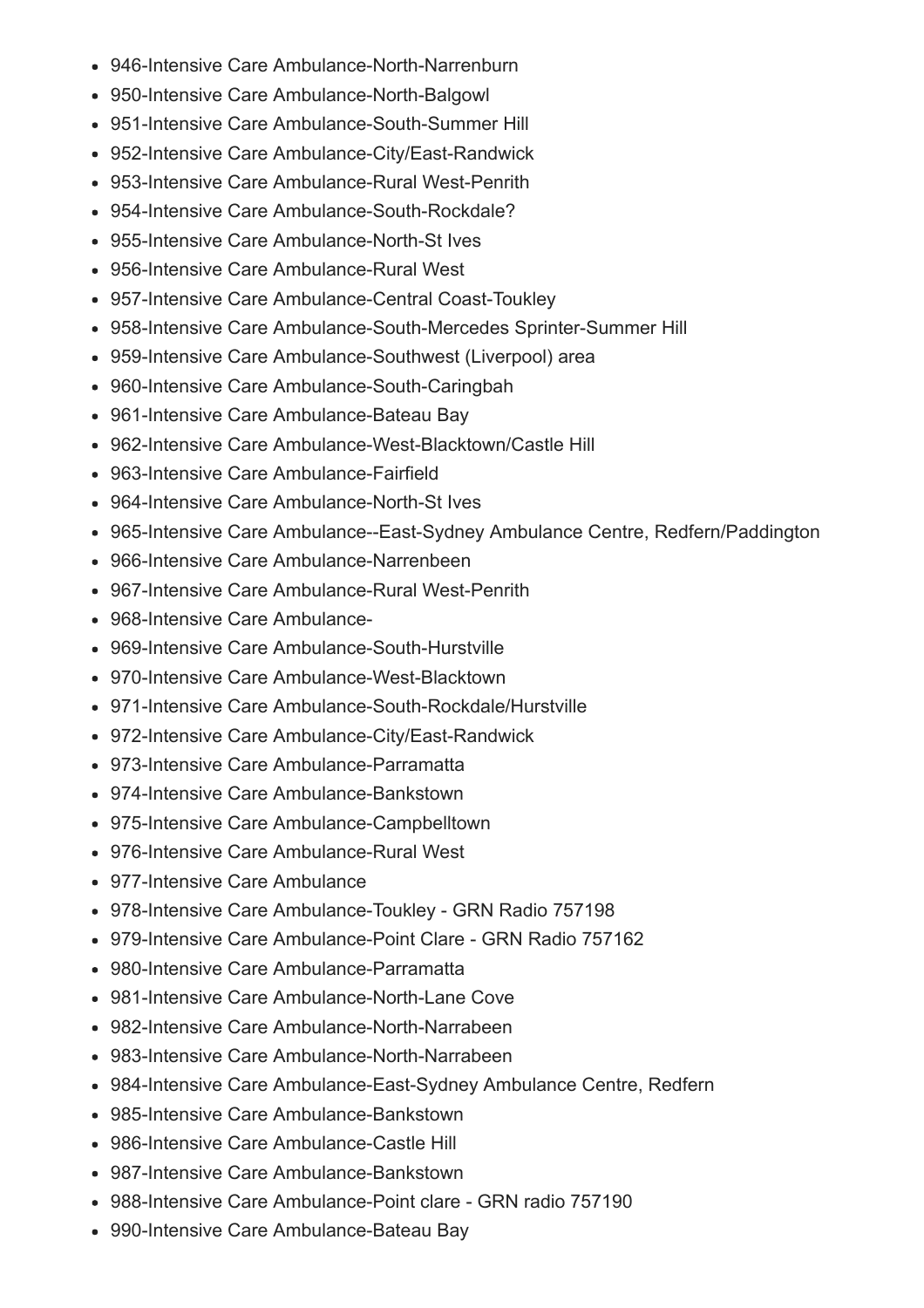- 991-Intensive Care Ambulance-Lane Cove
- 993-Intensive Care Ambulance-Campbelltown

### <span id="page-14-0"></span>Northern Division Station and Vehicle List

NORTHERN DIVISION AMBULANCE STATIONS

61 stations 1,307,149 people 155,499 emergency responses 84,807 emergency transports

#### <span id="page-14-1"></span>Ambulance Operations Centres

The Service's four Operations Centres are responsible for receiving all emergency triple 000 telephone requests for ambulance services from the public, allied health care providers and other emergency services. Operations Centres coordinate the movement of ambulances within their division to meet the needs of the community.

Northern Operations Centre, located in Newcastle, coordinates resources within the Northern Division, extending from the Queensland border to the Hawkesbury River in the south, including the towns of Murrurundi and Merriwa to the west.

<http://www.ambulance.nsw.gov.au/docs/nswmap.pdf>

#### <span id="page-14-2"></span>Central Coast Sector

- Bateau Bay
- Ettalong
- Hawkesbury Point
- Clare
- Terrigal
- Toukley
- Wyong

#### <span id="page-14-3"></span>Hunter Sector

- Belmont
- Beresfield
- Birmingham
- Gardens
- Boolaroo
- Bulahdelah
- Cardiff
- Cessnock
- Doyalson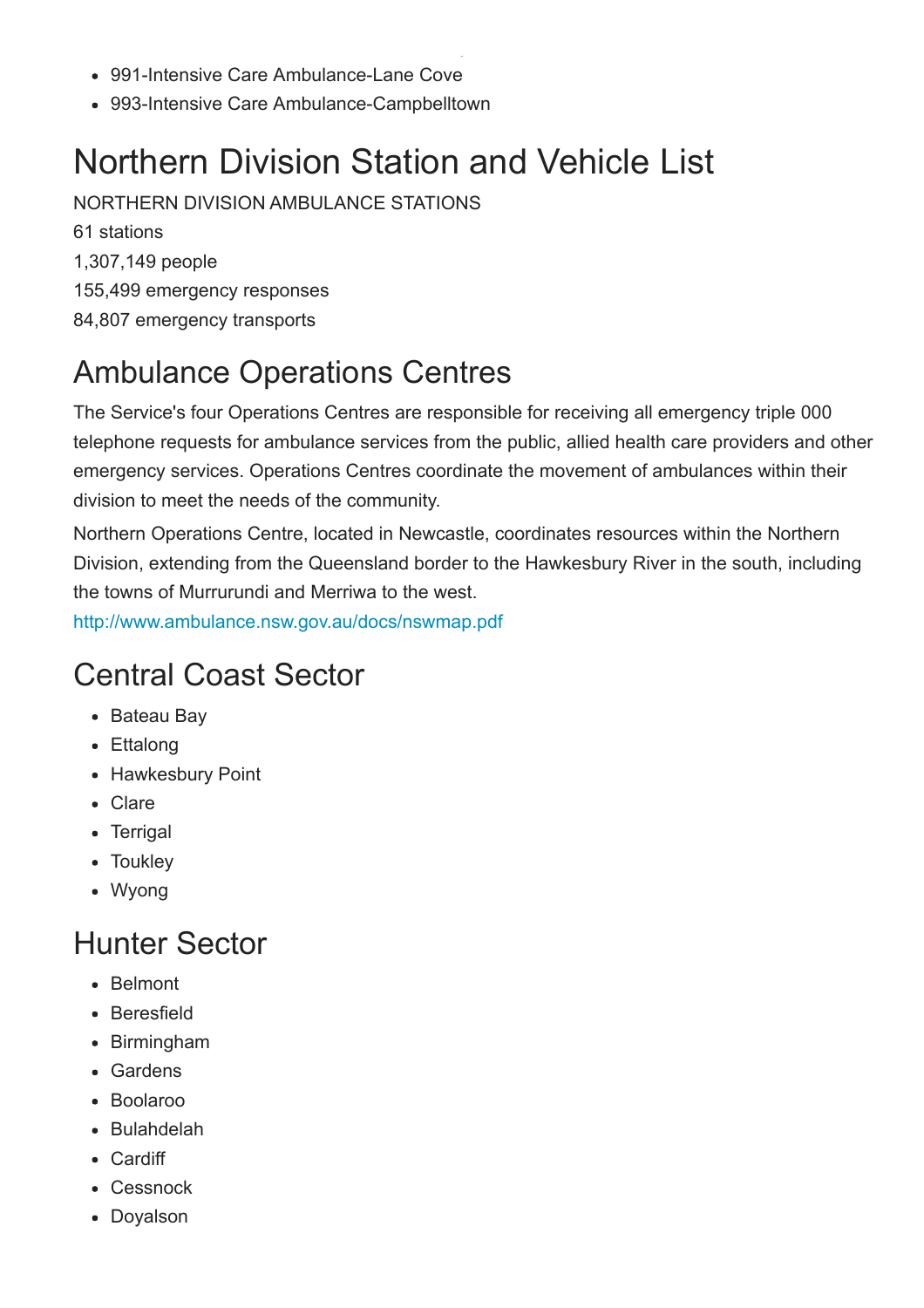- Dungog
- Gloucester
- Grafton
- Hamilton
- Kurri
- Kurri
- Merriwa
- Morisset
- Murrurundi
- Muswellbrook
- Nelson
- Bay
- Raymond
- Terrace
- Rutherford
- Scone
- Singleton
- Stockton
- Stroud
- Tanilba
- Bay
- Taree
- Tea
- Gardens
- Toronto

## <span id="page-15-0"></span>Mid-North Coast Sector

- Bellingen
- Coffs
- Harbour
- Dorrigo
- Kempsey
- Laurieton
- Macksville
- Nambucca
- Heads
- Port
- Macquarie
- South
- West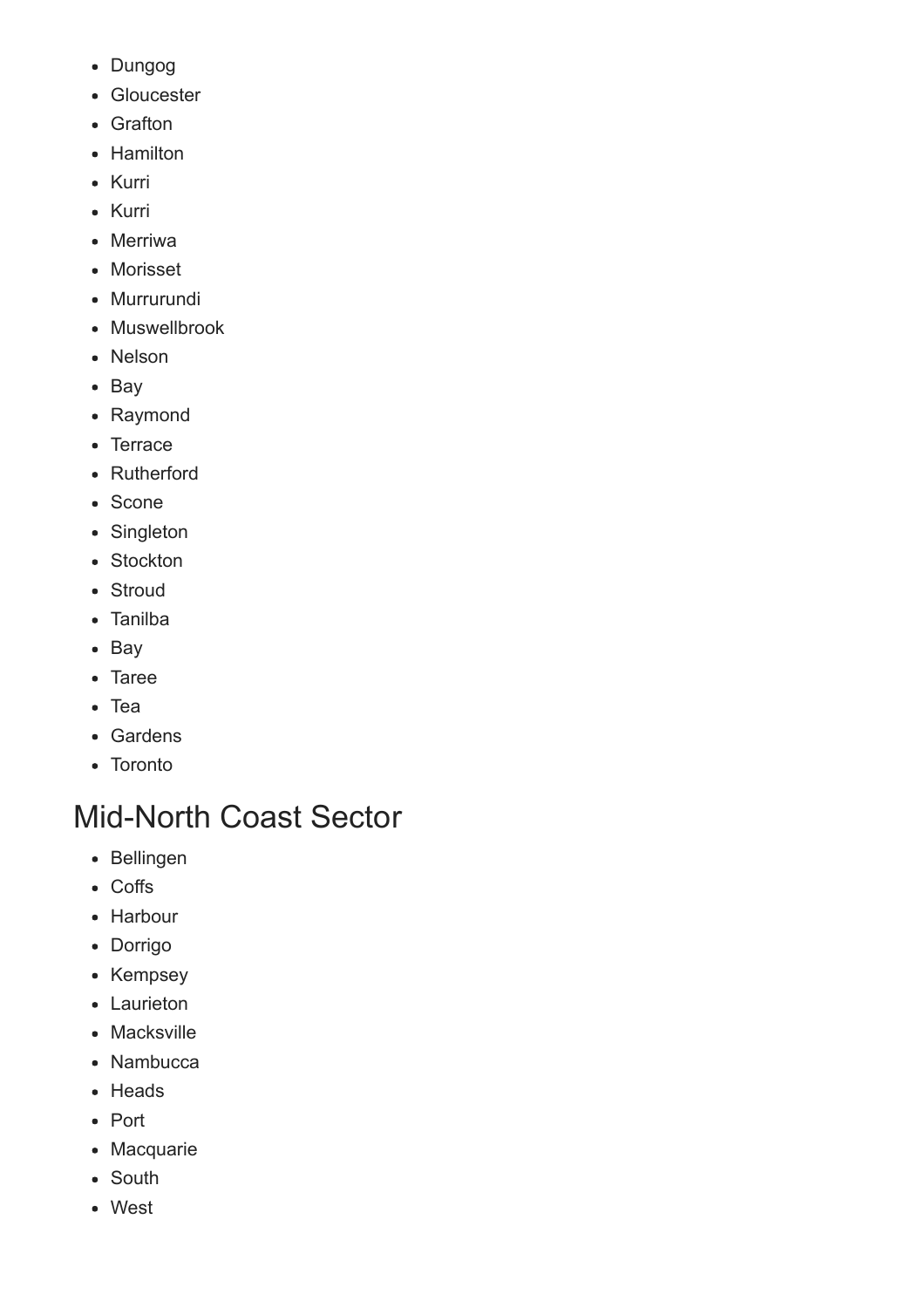- Rocks
- Taree
- Tuncurry
- Urunga
- Wauchope
- Woolgoogla

### <span id="page-16-0"></span>Northern Rivers Sector

- Ballina
- Bonalbo
- Byron
- Bay
- Casino
- Evans
- Head
- Grafton
- Kingscliff
- Kyogle
- Lismore
- Maclean
- Mullumbimbah
- Murwillumbah
- Tweed
- Heads
- Urbenville
- Yamba

### <span id="page-16-1"></span>Ambulance Callsigns

- 123-Patient Transport Ambulance-Hunter-Cessnock
- 125-Patient Transport Ambulance-Hunter
- 127-Patient Transport Ambulance-Hunter
- 128-Patient Transport Ambulance-Hunter
- 129-Patient Transport Ambulance-Tweed Heads
- 132-Administration Vehicle-Rutherford
- $-137-$
- 168-Ambulance Inspector-November 14
- 169-Grafton
- 195-Ambulance Mechanic -Hunter
- 202-Ambulance-Belmont
- 203-Ambulance-Belmont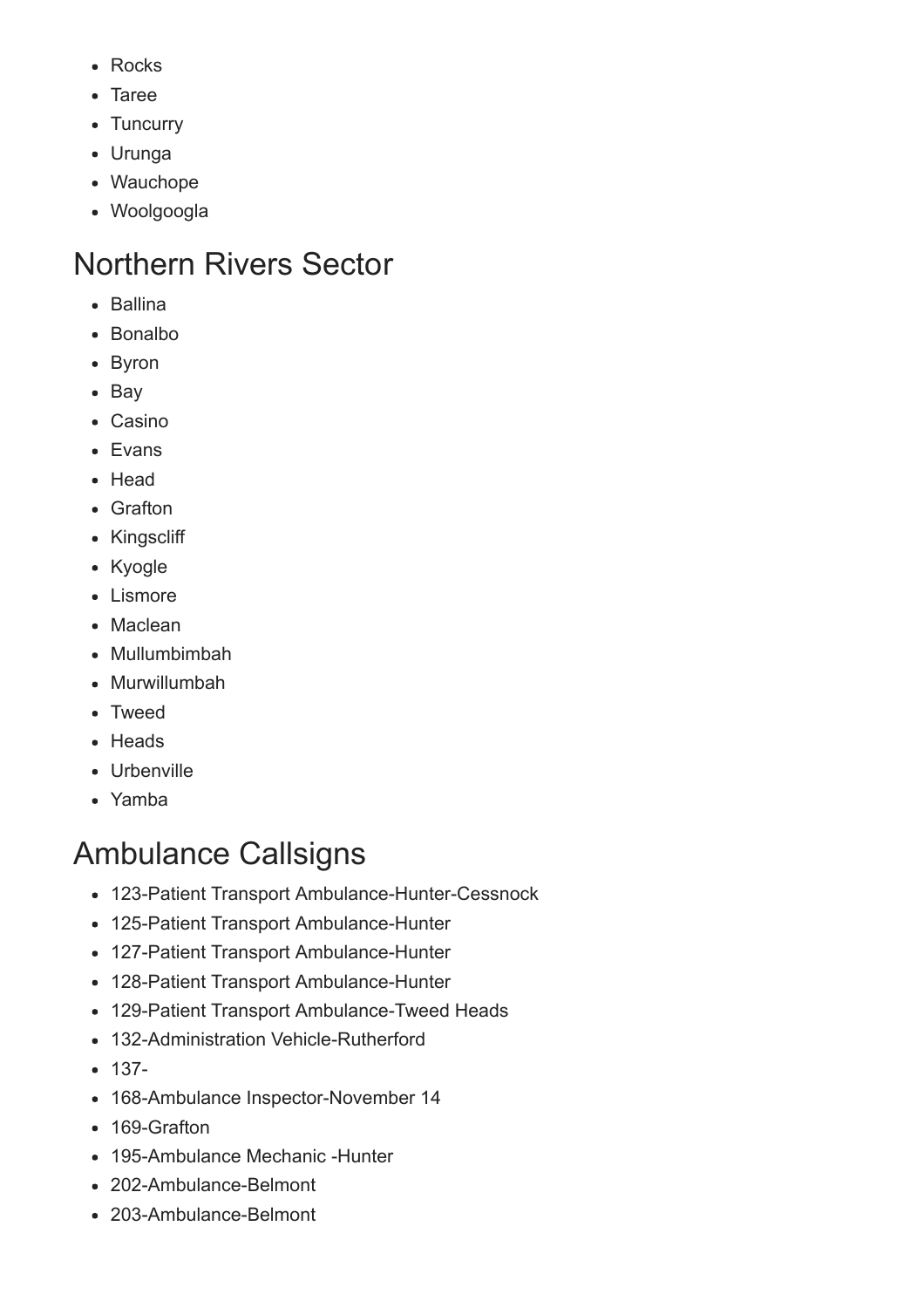- 204-Ambulance-Belmont
- 205-Ambulance-Belmont
- 206-Ambulance-Beresfield
- $\bullet$  207-Ambulance-Beresfield
- 211-Ambulance-Beresfield
- 212-Ambulance-Birmingham Gardens
- 213-Ambulance-Birmingham Gardens
- 214-Ambulance-Birmingham Gardens
- 215-Ambulance-Birmingham Gardens
- 216-Ambulance-Boolaroo
- 217-Ambulance-Boolaroo
- 221-Ambulance-Cardiff
- 222-Ambulance-Cardiff
- 224-Ambulance-Cessnock
- 225-Ambulance-Cessnock
- 226-Ambulance-Cessnock not working now?
- 227-Ambulance-Cessnock
- 228-Ambulance-Cessnock
- 231-Ambulance-Cooranbong
- 232-Ambulance-Cooranbong
- 233-Ambulance-Cooranbong
- 235-Ambulance-Doyalson
- 236-Ambulance-Doyalson
- 237-Ambulance-Doyalson
- 238-Ambulance-Cessnock
- 239-Ambulance
- 240-Ambulance-Cessnock
- 241-Ambulance-Kurri Kurri
- 242-Ambulance-Kurri Kurri
- 243-Ambulance-Cessnock
- $244 -$
- 245-Ambulance-Belmont GRN Radio 735245
- 246-Ambulance-Belmont GRN Radio 735246
- 247-Ambulance-Belmont GRN Radio 735247
- 248-Ambulance-Boolaroo GRN Radio 735248
- 249-Ambulance-Boolaroo GRN Radio 735249
- 250-Ambulance-Boolaroo GRN Radio 735250
- 251-Ambulance-Nelson Bay GRN Radio 735251
- 252-Ambulance-Nelson Bay GRN Radio 735252
- 253-Ambulance-Nelson Bay GRN Radio 735253
- 254-Ambulance-Morriset GRN Radio 735254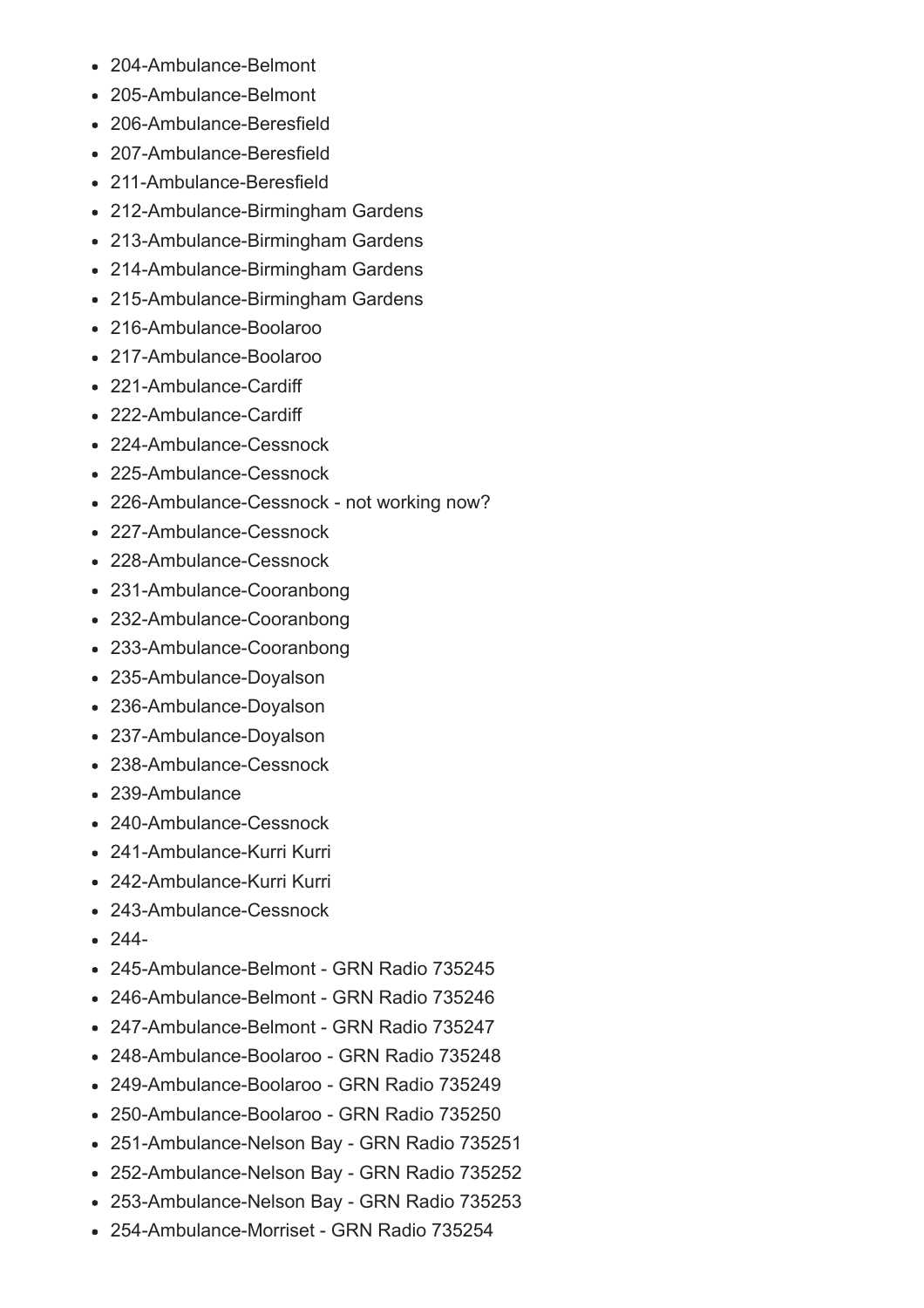- 255-Ambulance-Doyalson GRN Radio 735255
- 256-Ambulance-Doyalson GRN Radio 735256
- 257-Ambulance-Cardiff
- 258-Ambulance-Cardiff
- 259-Ambulance-Cardiff
- 260-Ambulance-Nelson Bay
- 261-Ambulance-Raymond Terrace
- 262-Ambulance-Raymond Terrace
- 263-Ambulance-Raymond Terrace
- 264-Ambulance-Nelson Bay
- 265-Ambulance-Rutherford
- 266-Ambulance-Rutherford
- 267-Ambulance-Rutherford
- 268-Ambulance-Rutherford
- 269-Ambulance-Rutherford
- 271-Ambulance-Hamilton
- 272-Ambulance-Hamilton
- 273-Ambulance-Hamilton
- 274-Ambulance-Hamilton
- 275-Ambulance-Hamilton
- 276-Ambulance-Hamilton
- 277-Ambulance-Hamilton
- 278-Ambulance-Hamilton
- 279-Ambulance-Hamilton
- 280-Ambulance-Stockton
- 281-Ambulance-Stockton
- 282-Ambulance-Stockton
- 283-Ambulance-Stockton
- 284-Ambulance-Stockton
- 285-Ambulance-Stockton
- 286-Ambulance-Toronto
- 287-Ambulance-Toronto
- 290-Ambulance
- 291-Ambulance-Relief car/training crew
- 302-Ambulance-Singleton
- 303-Ambulance-Singleton
- 304-Ambulance-Singleton
- 305-Ambulance-Singleton
- 306-Ambulance-Singleton
- 307-Ambulance-Singleton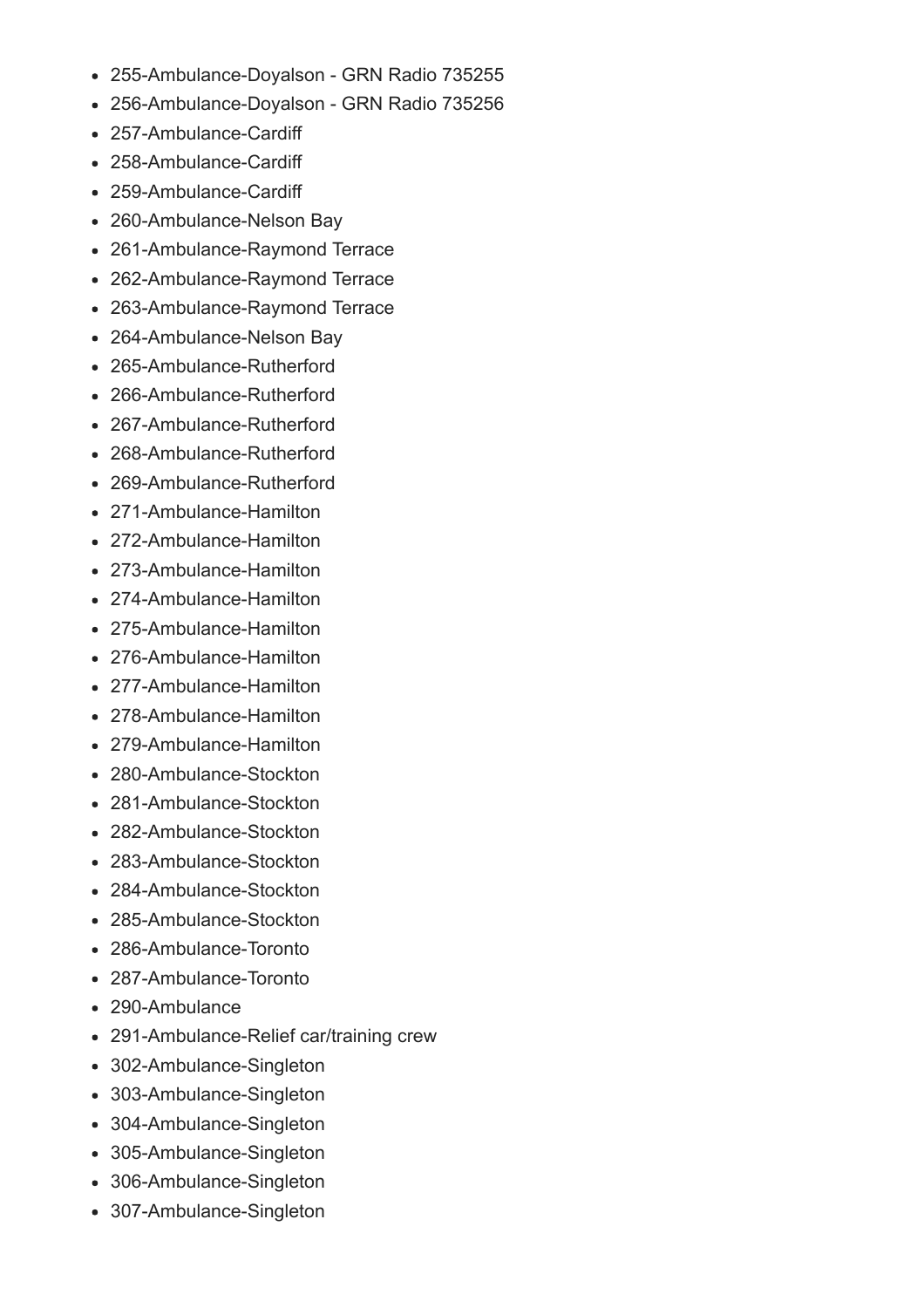- 308-Ambulance-Singleton
- 311-Ambulance-Murrurundi
- 312-Amnulance-Murrurundi  $\bullet$
- $\bullet$  313-Ambulance-Scone
- $\bullet$  314-Ambulance-Scone
- 315-Ambulance-Scone
- $\bullet$  316-Ambulance-Scone
- 317-Ambulance-Scone
- 318-Ambulance-Merriwa  $\bullet$
- 319-Ambulance
- 321-Ambulance-Muswellbrook
- 322-Ambulance-Muswellbrook
- 323-Ambulance-Muswellbrook
- 324-Ambulance-Muswellbrook
- 331-Ambulance-Dungog
- 332-Ambulance-Dungog
- 333-Ambulance-Dungog
- 334-Ambulance-Dungog
- 335-Ambulance-Dungog
- 336-Ambulance-Stroud
- 337-Ambulance-Gloucester
- 338-Ambulance-Gloucester
- 339-Ambulance-Stroud
- 340-Ambulance-Bulahdelah
- $\bullet$  341-Ambulance-Bulahdelah
- 342-Ambulance-Bulahdelah  $\bullet$
- 343-Ambulance-Tea Gardens
- 344-Ambulance-Tea Gardens
- 345-Ambulance-Tea Gardens
- 351-Ambulance-Tuncurry
- 352-Ambulance-Tuncurry
- 353-Ambulance-Tuncurry
- 354-Ambulance-Tuncurry
- 355-Ambulance-Tuncurry
- 362-Ambulance-Taree
- 363-Ambulance-Taree
- 364-Ambulance-Taree
- 365-Ambulance-Taree
- 366-Ambulance-Taree
- 367-Ambulance-Taree
- 368-Ambulance-Taree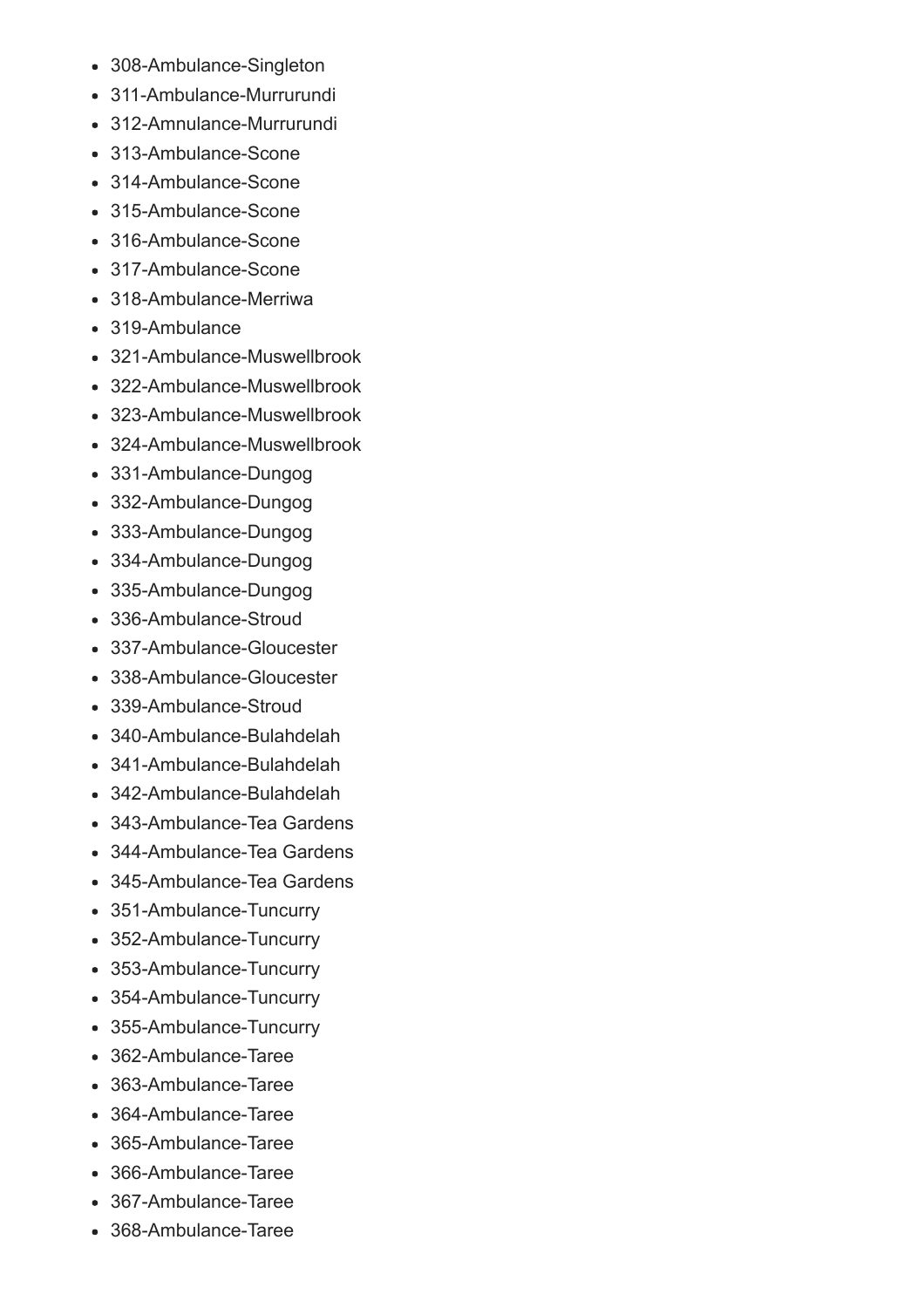- 373-Ambulance-Taree
- 401-Ambulance-Coffs Harbour
- 402-Ambulance-Coffs Harbour
- 403-Ambulance-Coffs Harbour
- 404-Ambulance-Coffs Harbour
- 405-Ambulance-Coffs Harbour
- 406-Ambulance-Coffs Harbour
- 407-Ambulance-Coffs Harbour
- 408-Ambulance-Coffs Harbour
- 421-Ambulance-Dorrigo
- 422-Ambulance-Dorrigo
- $-441-$
- 442-Ambulance-Kemspey
- 443-Ambulance-Kempsey
- 444-Ambulance-Kempsey
- $-445-$
- 449-Ambulance-South West Rocks
- 451-Ambulance-Laurieton
- 452-Ambulance-Laurieton
- $\bullet$  462-Ambulance-Macksville
- 463-Ambulance-Macksville
- 470-Ambulance-Port Macquarie
- 471-Ambulance-Port Macquarie
- 472-Ambulance-Toyota 4wd Landcruiser-Port Macquarie
- 473-Ambulance-VW Transporter-Port Macquarie
- 474-Ambulance-Mercedes Sprinter-Port Macquarie
- 475-Ambulance-Port Macquarie
- 476-Ambulance-Port Macquarie
- 481-Ambulance-Uranga
- 482-Ambulance-Uranga
- 486-Ambulance-Nambucca Heads
- 491-Ambulance-Wauchope
- 492-Ambulance-Wauchope
- 496-Ambulance-Woolgoogla
- 497-Ambulance
- 502-Ambulance
- 505-Ambulance-Lismore
- 507-Ambulance-Lismore
- $-512$ -Ambulance-Ballina
- 515-Ambulance-Ballina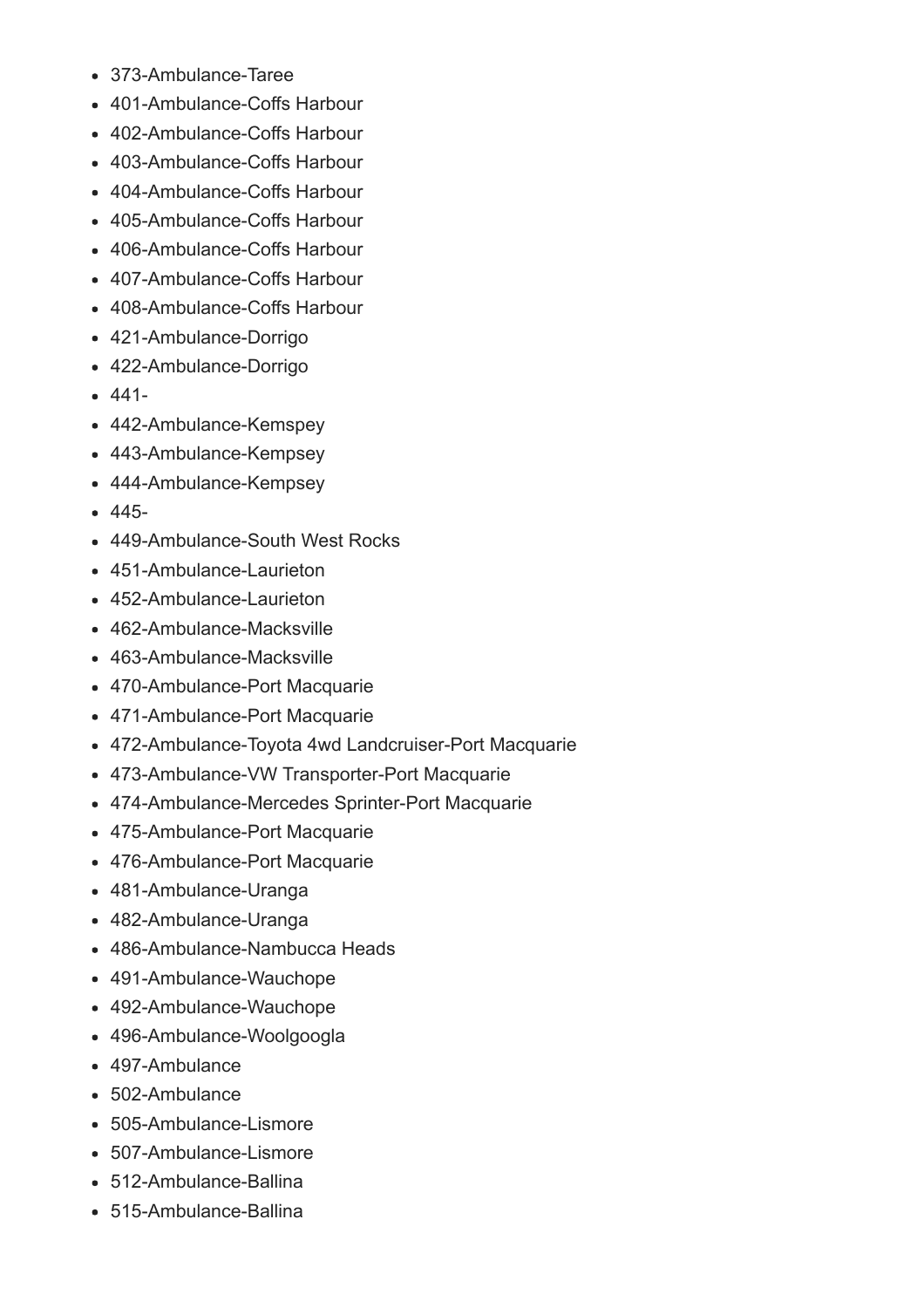- 521-Ambulance
- 524-Ambulance-Benalbo
- 532-Ambulance-Casino
- $-533$ -Ambulance-Casino
- $-534$ -Ambulance-Casino
- 535-Ambulance-Casino
- 539-Ambulance-Grafton
- 545-Ambulance
- 548-Ambulance
- 549-Ambulance
- 551-Ambulance
- 561-Ambulance-Kyogle
- 571-Ambulance
- 575-Ambulance-Byron Bay
- 576-Ambulance-VW Transporter-Byron Bay
- 581-Ambulance-Murwillumbah
- 584-Ambulance-Murwillumbah
- 591-Ambulance-Tweed Heads
- 592-Ambulance-Tweed Heads
- 594-Ambulance-Tweed Heads
- 802-Ambulance-Hamilton/Cardiff Paramedics
- 803-Ambulance-Hamilton/Cardiff Paramedics
- 804-Ambulance-Hamilton/Cardiff Paramedics
- 806-Ambulance-Cardiff
- 821-Ambulance-Hino Truck-Hamilton Rescue
- 822Ambulance
- 823-Ambulance-Hamilton
- 825-Ambulance-Hamilton
- 826-Ambulance-Rutherford Rescue
- 831-Ambulance-Singleton Rescue
- 832-Ambulance-Taree Paramedics
- 933-Northern Rivers?
- Northern Ops-Channel Dispatcher-Newcastle November 4
- November 11-Ambulance Inspector- Point Clare
- November 12-Ambulance Inspector- Point Clare-Ford Station Wagon GRN Radio 727056
- November 13-Ambulance Inspector- Point Clare
- November 14-Ambulance Inspector- Point Clare
- November 16-Ambulance Inspector- Toyota Kleuger
- November 17-Ambulance Inspector- Mitsuibishi 4wd
- November 18-Ambulance Inspector- Toyota Kleuger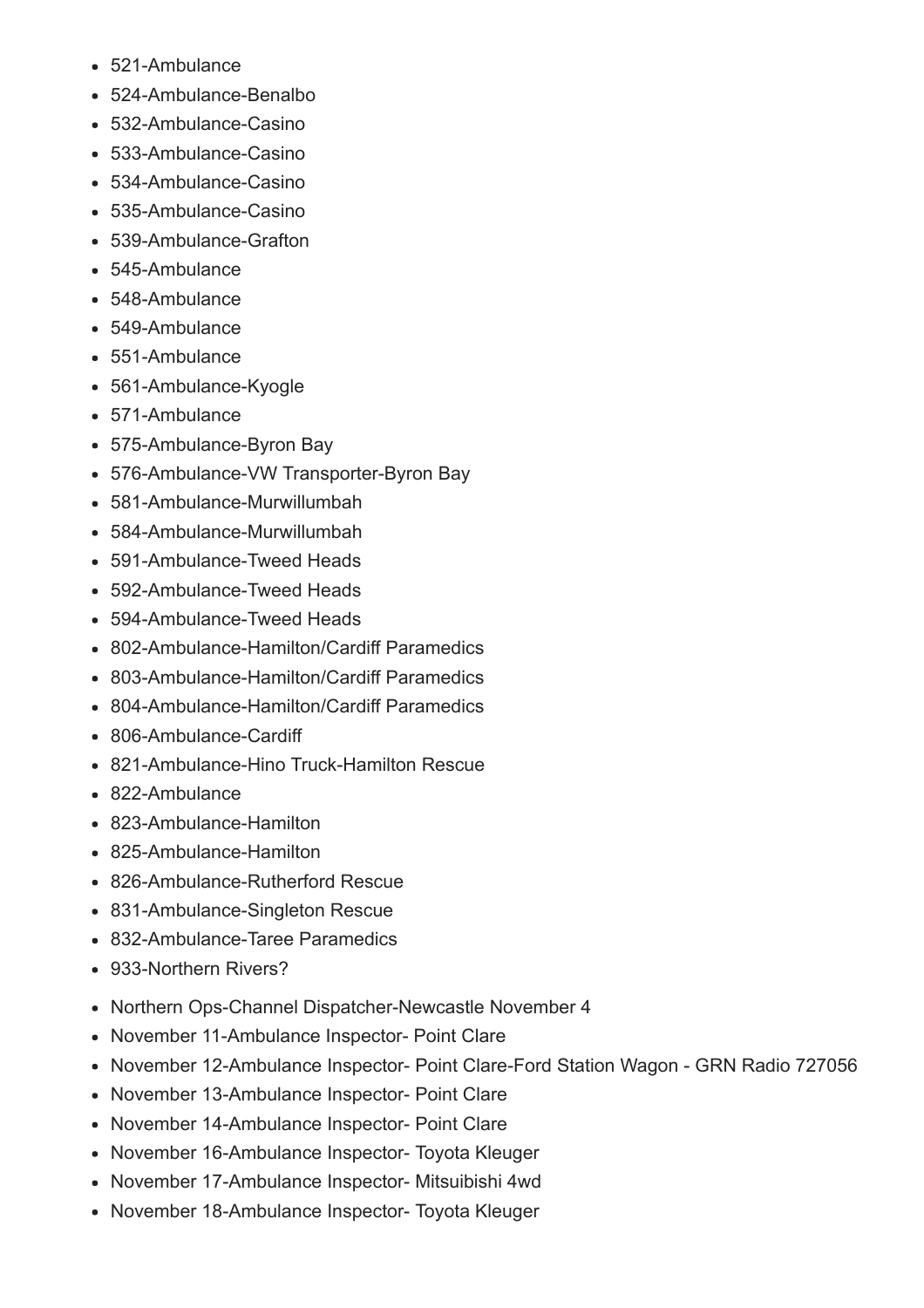- November 19-Ambulance Inspector- Taree/Port Macquarie area
- November 20-Ambulance Inspector-Taree
- November 72-Newcastle
- November 88 Westpac 1 Westpac 2 Workshops-Lismore? TG 44608 Newcastle TG 44640 Gosford TG 47840 Outer Hunter - link to North PMR Network (Dispatcher only)

### <span id="page-22-0"></span>Southern Division Station and Vehicle List

SOUTHERN DIVISION AMBULANCE STATIONS 58 Stations 710,710 people 83,755 emergency responses 49,046 emergency transports

The Service's four Operations Centres are responsible for receiving all emergency triple 000 telephone requests for ambulance services from the public, allied health care providers and other emergency services. Operations Centres coordinate the movement of ambulances within their division to meet the needs of the community.

Southern Operations Centre, located in Wollongong, coordinates resources within the Southern Division, extending from Helensburgh in the north to the Victorian border, continuing west to the South Australian border.

Aeromedical Operations Centre, located in Sydney, coordinates all urgent and routine aeroplane and helicopter transfers within New South Wales.

<http://www.ambulance.nsw.gov.au/docs/sydmap.pdf> <http://www.ambulance.nsw.gov.au/docs/nswmap.pdf>

#### <span id="page-22-1"></span>Ambulance Stations

- Albury
- Ardlethan
- Balranald
- Barham
- Batemans
- Bav
- Batlow
- Bega
- Bermagui
- Berrigan
- Bomaderry
- Bombala
- Boorowa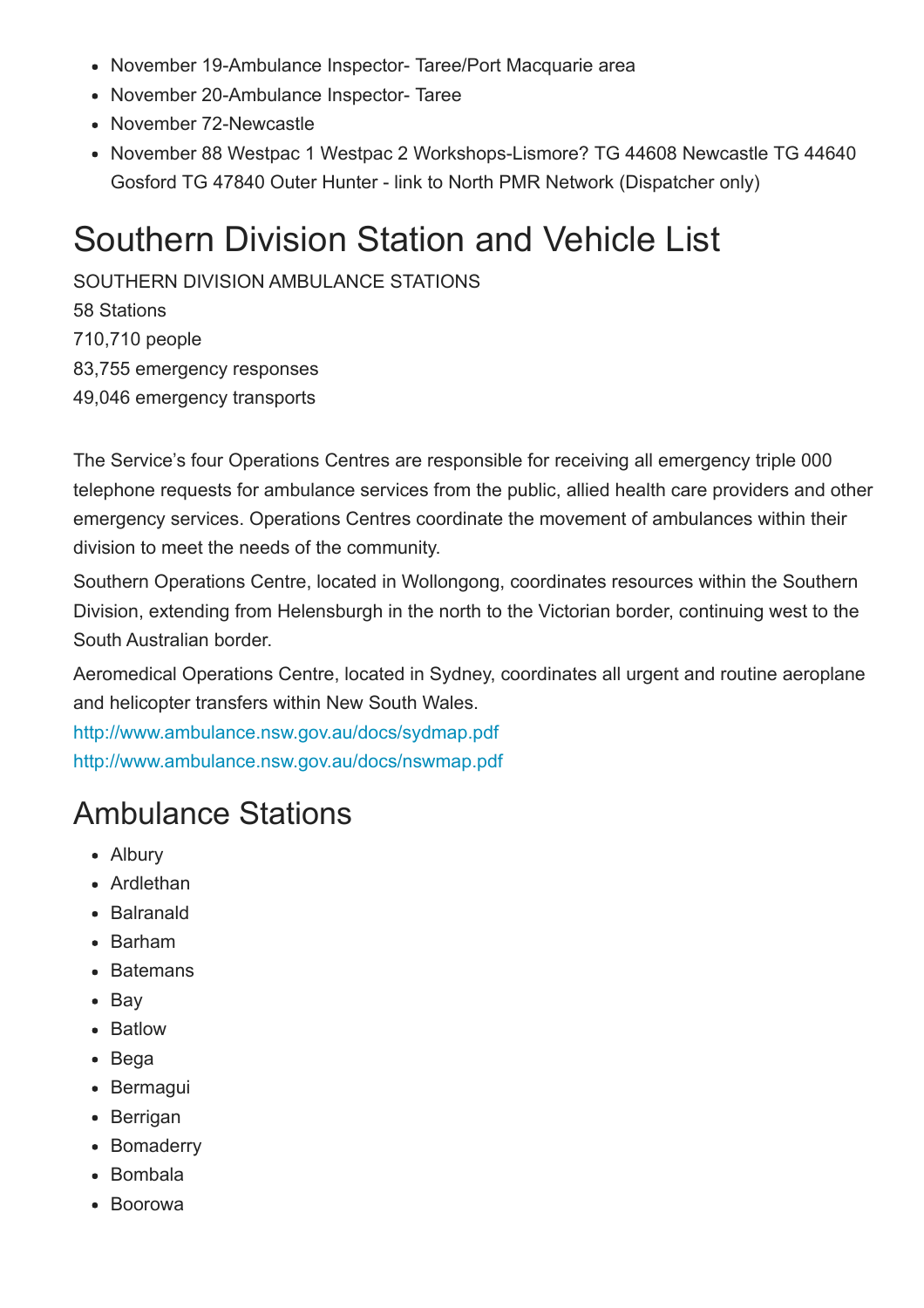- Braidwood
- Bulli
- Coleambally
- Cooma
- Cootamundra
- Corowa
- Crookwell
- Culburra
- Dapto
- Deniliquin
- Eden
- Finlay
- Griffith
- Gundagi
- Helensburgh
- Hay
- Hillston
- Holbrook
- Huskisson
- Jerilderie
- Jindabyne
- Junee
- Kangaroo
- Valley
- Kiama
- Leeton
- Lockhart
- Merimbula
- Moruya
- Narooma
- Narrandera
- Perisher
- Valley
- Queanbeyan
- Temora
- Tumbarumba
- Tumut
- Ulladulla
- Wagga
- Wagga
- Warilla HQ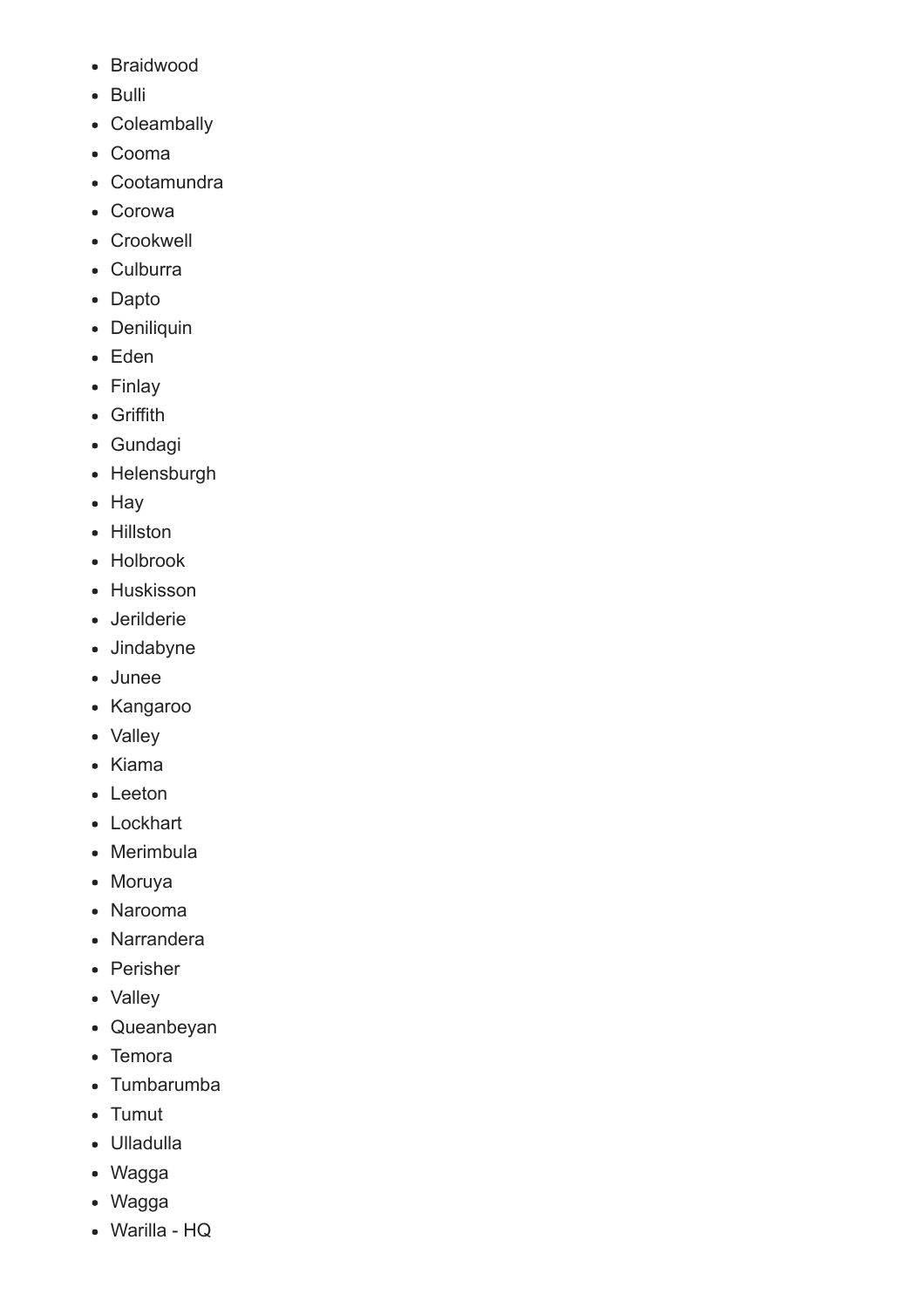- Warrawong
- West
- Wyalong
- Wollongong
- Yass
- Young

#### <span id="page-24-0"></span>Ambulance Vehicle Callsigns

- 102-Ambulance-Kiama?
- 103-Ambulance-Bomaderry?
- 104-Ambulance-Dapto?
- $\bullet$  105-Ambulance-
- 111-Ambulance-Wollongong
- 112-Ambulance-Volkswagon-Wollongong
- 113-Ambulance-Wollongong
- 114-Ambulance-
- 115-Ambulance-Wollongong
- 116-Ambulance-Wollongong
- $\bullet$  117-Ambulance-Culburra?
- 118-Ambulance-Kiama?
- 119-Ambulance-Wollongong
- $-122$ -Ambulance-Bulli
- 123-Ambulance-Bulli
- 124-Ambulance-Mercedes Sprinter-Queanbeyan
- 126-Ambulance-Ulladulla
- 127-Ambulance-4wd
- 131-Ambulance-Warrawong?
- 132-Ambulance-
- 133-Ambulance-Warrawong
- 135-Ambulance-Warilla
- 136-Ambulance-Helensburgh
- 137-Ambulance-
- 141-Ambulance-Dapto
- 142-Ambulance-Dapto
- 143-Ambulance-
- $\cdot$  145-Ambulance-
- 146-Ambulance-Kiama
- 151-Ambulance-Bomaderry
- 152-Ambulance-
- 153-Ambulance-Bomaderry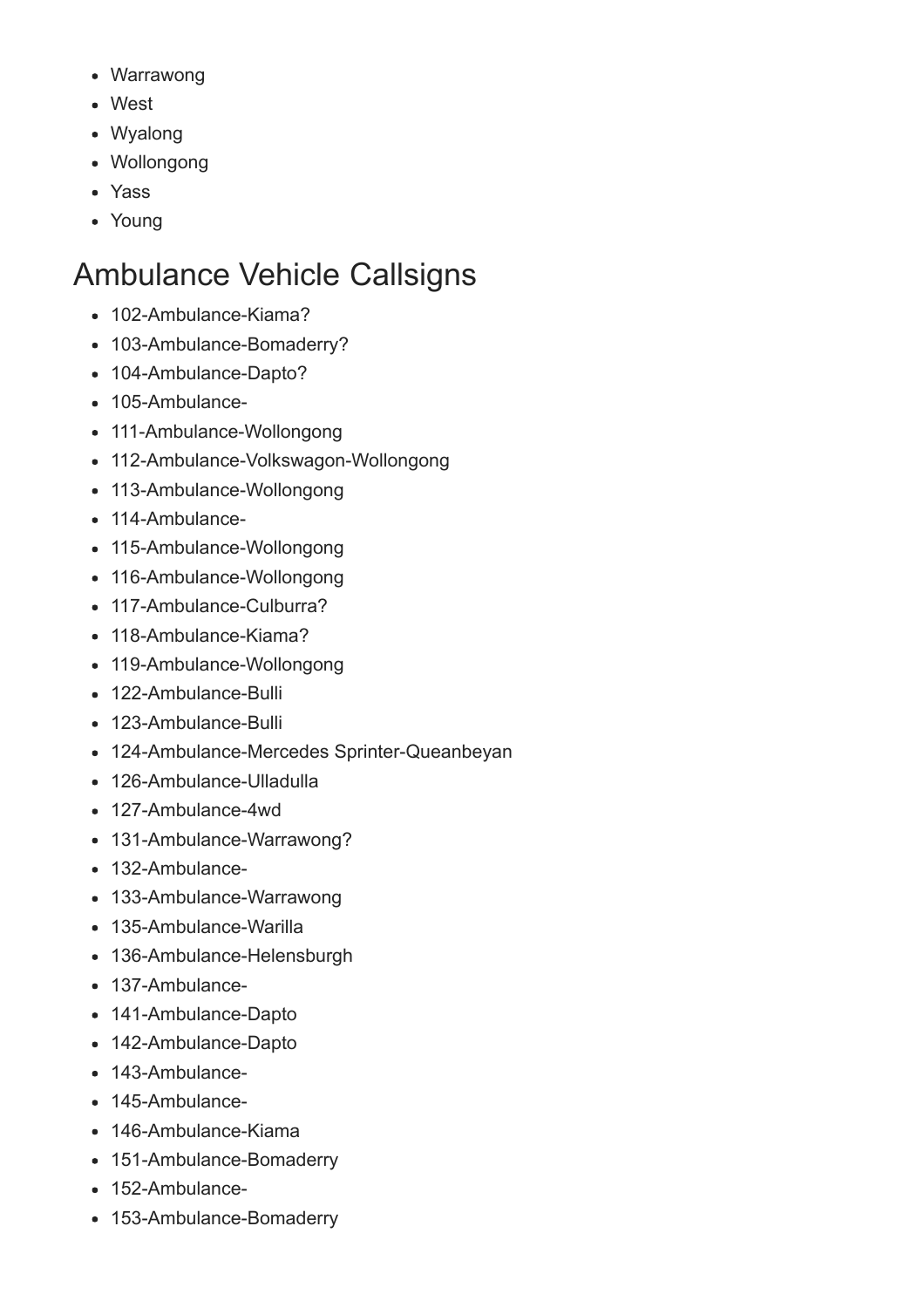- 154-Ambulance-Bomaderry
- 155-Ambulance-
- 157-Ambulance-Bomaderry
- 159-Ambulance-Bomaderry
- 160-Ambulance-Culburra
- 161-Ambulance-4wd
- 162-Ambulance-
- 163-Ambulance-Hukisson
- 164-Ambulance-Culburra
- 165-Ambulance-Hukisson/Bulli
- 166-Ambulance-Culburra
- 167-Ambulance-Ulladulla
- 168-Ambulance-Ulladulla
- 169-Ambulance-Ulladulla
- 171-Ambulance-
- 172-Ambulance-
- 173-Ambulance-Warrawong?
- 174-Ambulance-Warilla
- 182-Ambulance-Bomaderry
- 183-Ambulance-Bomaderry
- 184-Ambulance-Bomaderry
- 185-Ambulance-Bomaderry
- 186-Ambulance-Bomaderry
- 187-Ambulance-
- 192-Ambulance-
- 198-Ambulance-
- 199-Ambulance-Rescue truck-Wollongong
- 215-Ambulance-Coovey
- 216-Ambulance-Merimbula
- 218-Ambulance-Moruyra
- 219-Ambulance-Bateman's Bay
- 228-Ambulance-Merimbula
- 234-Ambulance-Bateman's Bay
- 235-Ambulance-Bateman's Bay
- 236-Ambulance
- 238-Ambulance-Young
- 241-Ambulance-GMC-Eden > at Jindabyne during snow season
- 243-Ambulance-Goulburn
- 250-Ambulance-Batemans Bay
- 252-Ambulance-Bega
- 255-Ambulance-Queanbeyan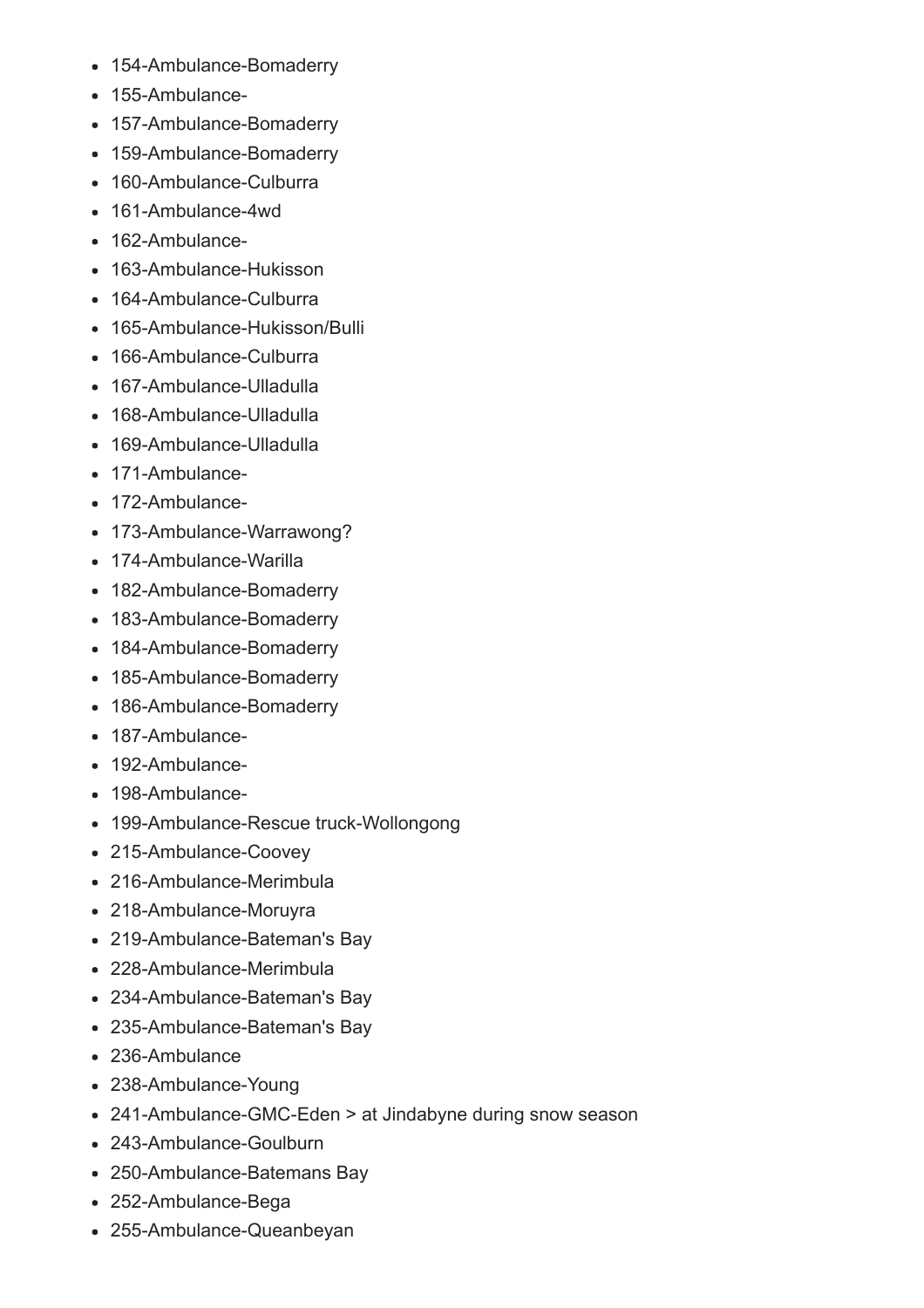- 259-Ambulance-Goulburn
- 260-Ambulance-Boorowra
- 261-Ambulance-Yass
- 264-Ambulance-Cooma/Queanbeyan
- 266-Ambulance-Merimbula
- 268-Ambulance-?
- 269-Ambulance-Yass?
- 272-Ambulance-Volkswagon-Jindabyne (snow season)
- 273-Ambulance-
- 275-Ambulance-Young
- 328-Ambulance-Lockhart
- 421-Ambulance-
- 908-Ambulance-Southern Operations

## <span id="page-26-0"></span>Western Division Station and Ambulance List

WESTERN DIVISION AMBULANCE STATIONS 56 stations 481,000 people 55,001 emergency responses 34,196 emergency transports

The Service's four Operations Centres are responsible for receiving all emergency triple 000 telephone requests for ambulance services from the public, allied health care providers and other emergency services. Operations Centres coordinate the movement of ambulances within their division to meet the needs of the community.

Western Operations Centre, located in Dubbo, coordinates resources within the Western Division, from the Queensland border in the north, the South Australian border to the west, Oberon and Ivanhoe to the south and Lithgow to the east.

Aeromedical Operations Centre, located in Sydney, coordinates all urgent and routine aeroplane and helicopter transfers within New South Wales.

<http://www.ambulance.nsw.gov.au/docs/sydmap.pdf> <http://www.ambulance.nsw.gov.au/docs/nswmap.pdf>

### <span id="page-26-1"></span>**Stations**

- Armidale
- Ashford
- Baradine
- Barraba
- **Bathurst**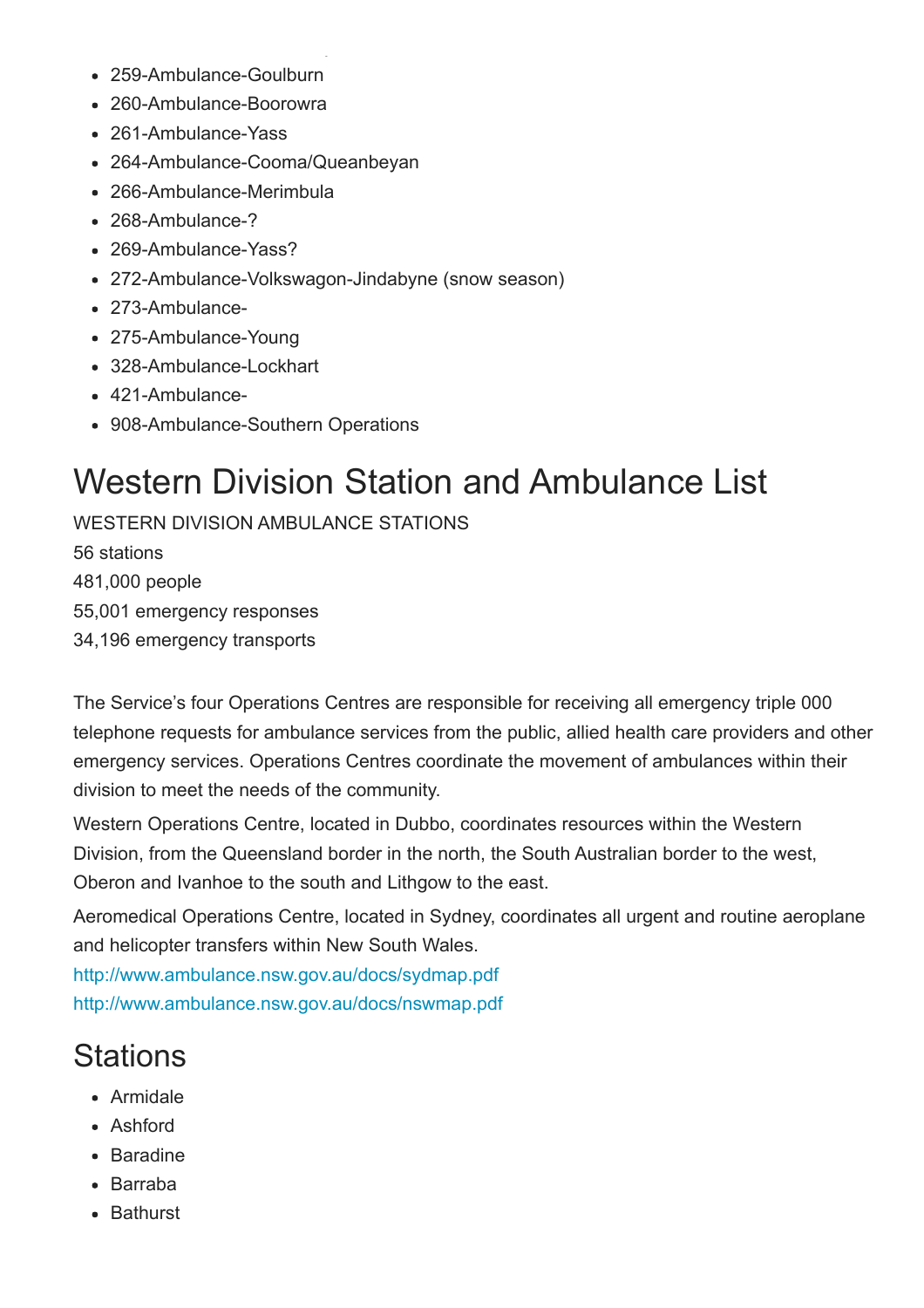- Bingara
- Blayney
- Boggabri
- Bourke
- Brewarrina
- Broken Hill
- Canowindra
- Cobar
- Collarenebri
- Condobolin
- Coolah
- Coonabarabran
- Coonamble
- Cowra
- Dubbo HQ
- Dunedoo
- Eugowra
- Forbes
- Gilgandra
- Glen Innes
- Grenfell
- Gulgong
- Gunnedah
- Guyra
- Inverell
- Kandos
- Lake Cargelligo
- Lightning Ridge
- Lithgow
- Manilla
- Molong
- Moree
- Mudgee
- Mungindi
- Narrabri
- Narromine
- Nyngan
- Oberon
- Orange
- Parkes
- Peak Hill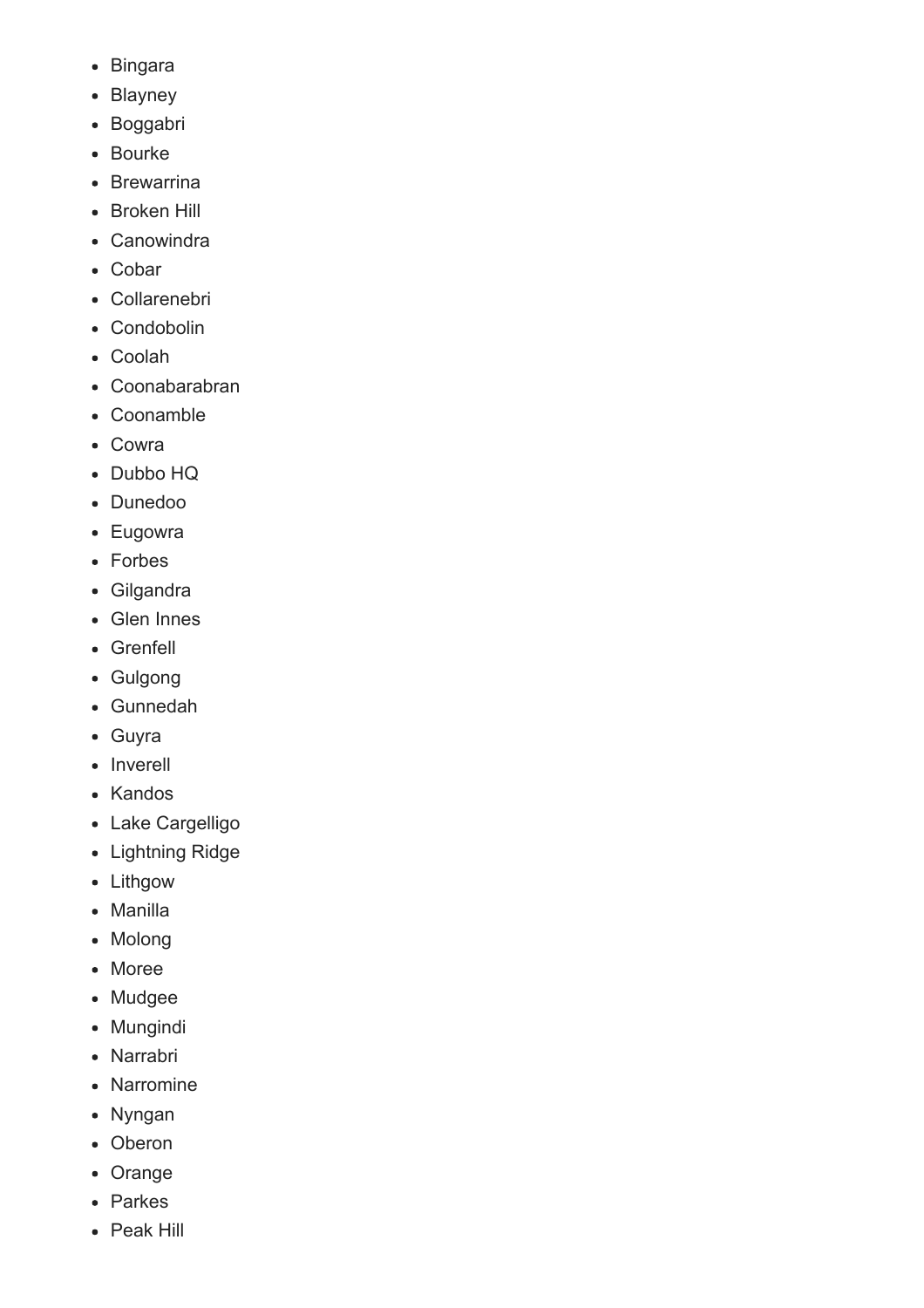- Quirindi
- Tamworth
- Tamworth South
- Tenterfield
- Tottenham
- Walcha
- Walgett
- Warialda
- Warren
- Wee
- Waa
- Wellington

### <span id="page-28-0"></span>Ambulance List

- 105
- 116
- 146
- $-192$
- $-217$
- 263?
- 503-Ambulance-Bathurst
- 504-Ambulance-Rapid Response-Subaru Forester
- 508-Ambulance-Bathurst C/S West 8
- 509-Ambulance-Manildra
- $-510$ -Ambulance-Parkes
- $511$ -Ambulance-Parkes
- 512-Ambulance-Cowra
- 515-Ambulance-Major Incident Support-Utility
- 521-Ambulance-Mechanic's Mobile Workshop Vehicle-Ford Courier XL
- 523-Ambulance-Admin-Lithgow
- 525-Ambulance-Peak Hill
- 526-Ambulance-Admin-Narromine-Western Region HQ Vehicle-Subaru Impreza
- 530-Ambulance-South Tamworth
- 533-Ambulance-Orange
- 540-Ambulance-Molong?
- 550-Ambulance-Eugowra
- 552-Ambulance-Grenfell
- 553-Ambulance-Admin-Grenfell
- 554-Ambulance-Grenfell
- 557-Ambulance-Lake Cargelligo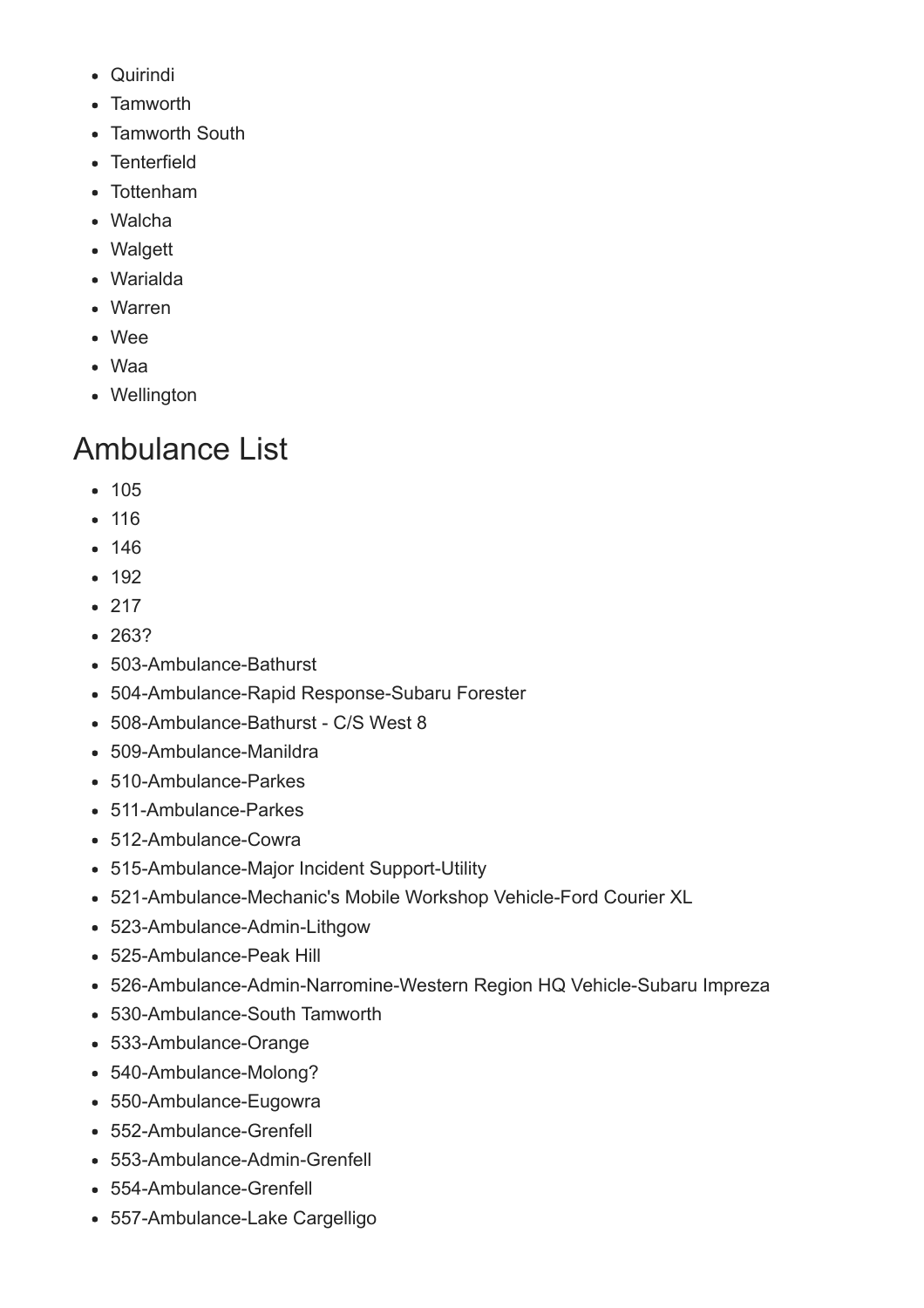- 558-Ambulance-Lake Cargelligo
- 560-Ambulance-Narromine
- 561-Ambulance-Narromine
- 564-Ambulance-Peak Hill
- 565-Ambulance-Peak Hill
- 567-Ambulance-Peak Hill
- $-569$ -Ambulance-Cowra
- 587-Ambulance-Coonabarabran
- 601-Ambulance-Volkswagon-Bathurst
- 602-Ambulance-Bathurst
- 603-Ambulance-Bathurst
- 604-Ambulance-Bathurst
- 605-Ambulance-Bathurst
- 606-Ambulance-Bathurst
- 607-Ambulance-Volkswagon-Bathurst
- 608-Ambulance-Bathurst
- 609-Ambulance-Bathurst
- 610-Ambulance-Bathurst
- 613-Ambulance-Blayney
- 614-Ambulance-Blayney
- 615-Ambulance-Blayney
- 616-Ambulance-Canowindra
- 617-Ambulance-Canowindra
- 618-Ambulance-Orange
- 620-Ambulance-Condobolin
- 621-Ambulance-Condobolin
- 622-Ambulance-Condobolin
- $-624$ -Ambulance-Cowra
- $-625$ -Ambulance-Rescue-Cowra
- 626-Ambulance-Cowra
- 627-Ambulance-Volkswagon-Cowra
- $-628$ -Ambulance-Cowra
- 629-Ambulance-Cowra
- 630-Ambulance-Gilgandra
- $-631$ -Ambulance-Dubbo
- 632-Ambulance-Nyngan
- 633-Ambulance-Tottenham/Dubbo-Mercedes Benz Sprinter
- 634-Ambulance-Orange
- 635Ambulance
- 637-Ambulance-Dubbo
- 638-Ambulance-Dubbo-MercedesBenz Sprinter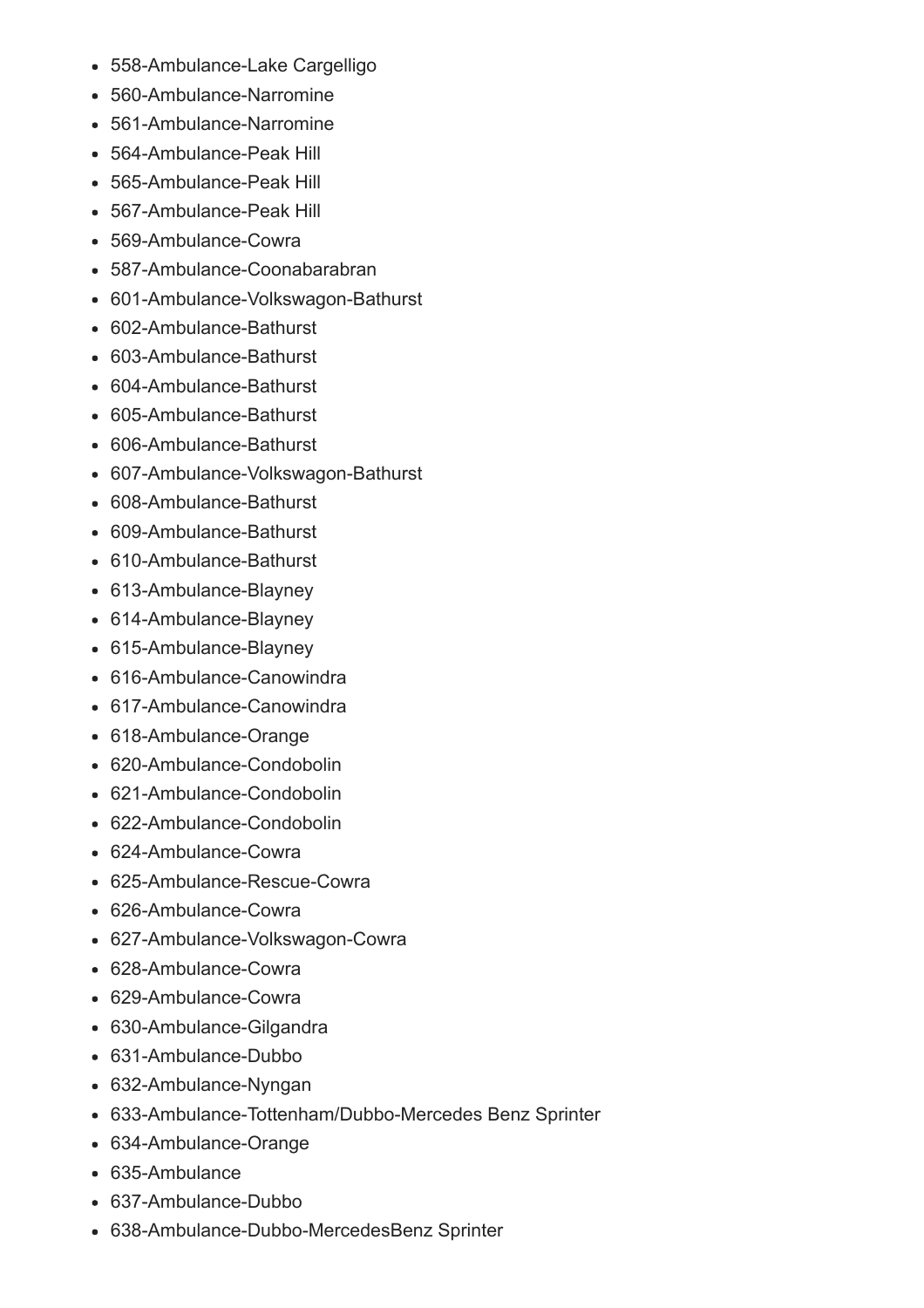- 639-Ambulance-Dubbo
- 640-Ambulance-Dubbo
- 641-Ambulance-Dubbo-VW
- 642-Ambulance-Dubbo-Western Region Relief-VW Transporter
- 644-Ambulance-Forbes
- 645-Ambulance-Forbes
- 646-Ambulance-Forbes
- 647-Ambulance-Forbes
- 648-Ambulance-Gulgong
- 649-Ambulance-Dubbo
- 650-Ambulance-Warren
- 651-Ambulance-Gilgandra
- 652-Ambulance-Gilgandra
- 653-Ambulance-Kandos/Gulgong
- 655-Ambulance-Oberon
- 656-Ambulance-Kandos
- 657-Ambulance-Kandos/Rylstone GRN Radio 41657
- 660-Ambulance-Lithgow GRN Radio 41660
- 661-Ambulance-Lithgow GRN Radio 41661
- 662-Ambulance-Lithgow GRN Radio 41662
- 663-Ambulance-Lithgow GRN Radio 41663
- 664-Ambulance-Lithgow GRN Radio 41664
- 665-Ambulance-Lithgow GRN Radio 41665
- 667-Ambulance-Orange
- 668-Ambulance-Molong
- 673-Ambulance-Mudgee/Parkes
- 675-Ambulance-Oberon
- 676-Ambulance-4wd-Oberon
- 678-Ambulance-Orange
- 679-Ambulance-Orange
- 680-Ambulance-Utility-Orange
- 681-Ambulance-Orange
- 682-Ambulance-Orange
- 683-Ambulance-Landcruiser-Orange
- 684-Ambulance-Orange
- 685-Ambulance-Volkswagon-Molong
- 687-Ambulance-Blayney
- 688-Ambulance-Orange
- 690-Ambulance-Parkes
- 691-Ambulance-Parkes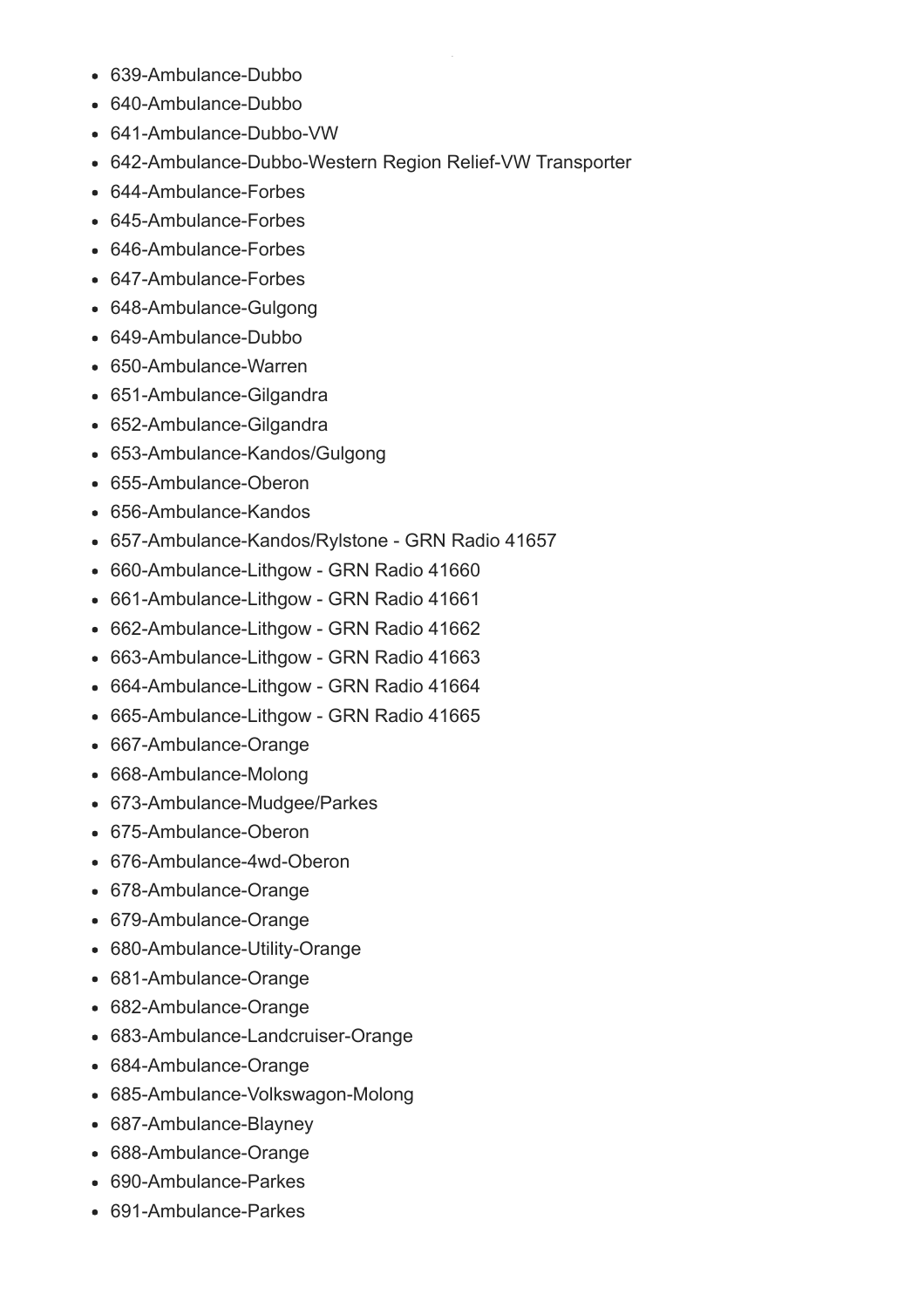- 692-Ambulance-Parkes
- 693-Ambulance-Parkes
- 694-Ambulance-Parkes
- 695-Ambulance-Parkes
- 697-Ambulance-Wellington
- 698-Ambulance-Wellington
- 699-Ambulance-Wellington
- 701-Ambulance-Barradine
- 702-Ambulance-Wee Waa
- 704-Ambulance
- 705-Ambulance-Bourke
- 706-Ambulance-Bourke
- 707-Ambulance-Bourke
- 709-Ambulance-Brewarrina
- 710-Ambulance-Brewarrina
- 712-Ambulance-Broken Hill
- 714-Ambulance-Broken Hill
- 715-Ambulance-Broken Hill
- 716-Ambulance-Broken Hill
- 717-Ambulance-Broken Hill
- 718-Ambulance-Cobar
- $\bullet$  719-Ambulance-Cobar
- 722-Ambulance-Coonamble
- 723-Ambulance-
- 725-Ambulance-Coolah
- 727-Ambulance-
- 729-Ambulance-Coonabarabran
- 730-Ambulance-Coonabarabran
- 732-Ambulance-Coonamble
- 733-Ambulance-Coonamble
- 736-Ambulance-Dunedoo
- 739-Ambulance-Mercedes Sprinter-Coonabarabran
- 741-Ambulance-
- 744-Ambulance-
- 746-Ambulance-Nyngan
- 747-Ambulance-Nyngan
- 749-Ambulance-Tottenham
- 753-Ambulance-Walgett
- 754-Ambulance-Walgett
- 755-Ambulance-Walgett
- 756-Ambulance-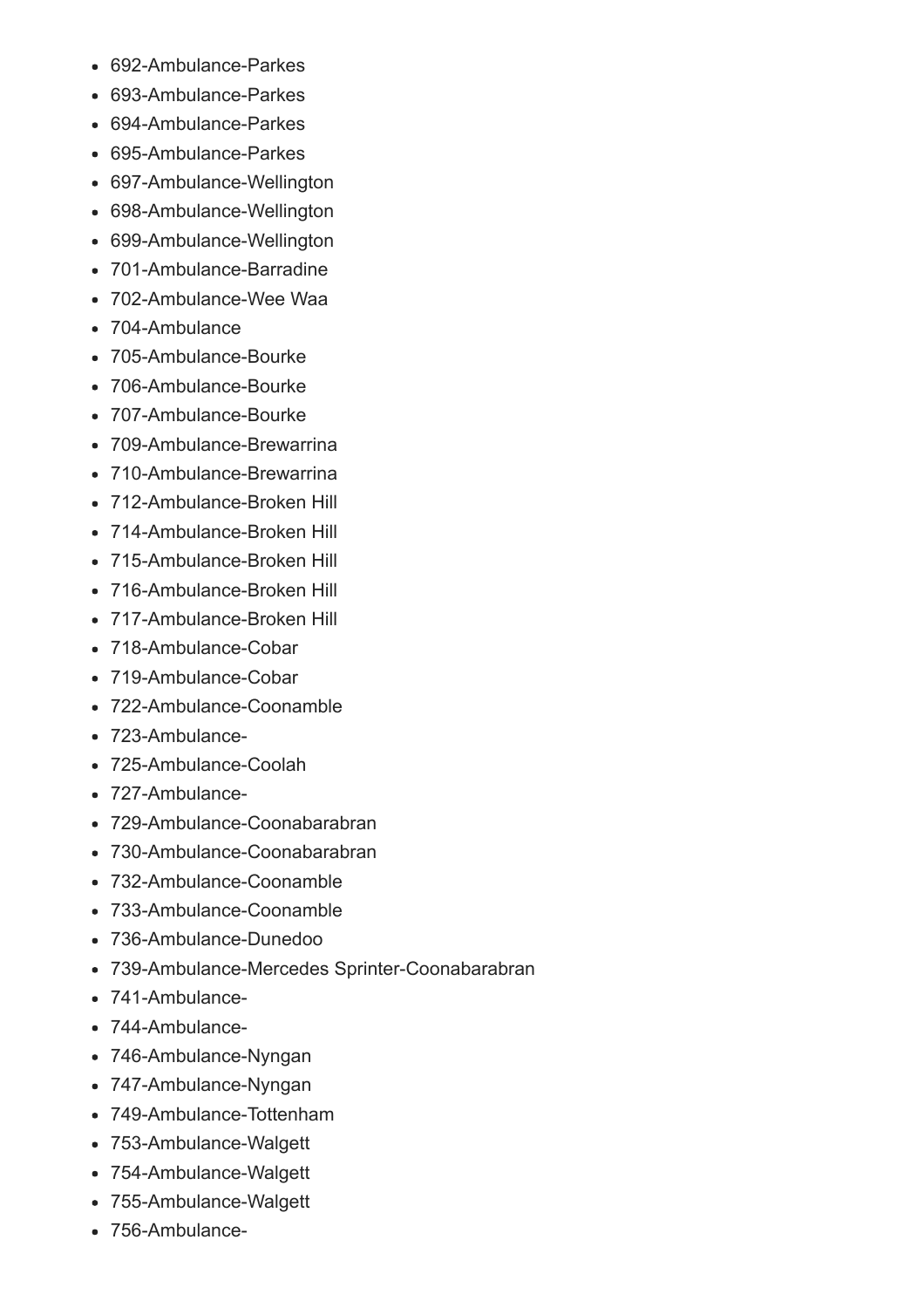- 757-Ambulance-Walgett
- 759-Ambulance-Walgett
- 760-Ambulance-Warren
- 785-Ambulance-Barraba?
- 801-Ambulance-Armidale  $\bullet$
- 802-Ambulance-Armidale
- 803-Ambulance-Armidale
- 804-Ambulance-Armidale
- 805-Ambulance-Armidale
- 806-Ambulance-Armidale
- 809-Ambulance-Ashford  $\bullet$
- 810-Ambulance-Ashford
- 813-Ambulance-Barraba
- 814-Ambulance-Barraba
- 818-Ambulance-Bingarra
- 822-Ambulance-Boggabri
- 825-Ambulance-Boggabri?
- 826-Ambulance-Glen Innes
- 827-Ambulance-Glen Innes
- 832-Ambulance-Gunnedah
- 834-Ambulance-Gunnedah
- 836-Ambulance-Inverell
- 839-Ambulance-Guyra
- 841-Ambulance-Inverell
- 843-Ambulance-Inverell
- 844-Ambulance-Inverell
- 848-Ambulance-Manilla
- $\bullet$  849-Ambulance-Manilla
- 852-Ambulance-Moree  $\bullet$
- 853-Ambulance-Moree
- 854-Ambulabce-Moree
- 855-Ambulance-Moree
- 873-Ambulance-Tamworth City
- 874-Ambulance-Tamworth City
- 875-Ambulance-Tamworth City
- 876-Ambulance-Tamworth City
- 879-Ambulance-South Tamworth
- 880-Ambulance-South Tamworth
- 881-Ambulance-South Tamworth
- 882-Ambulance-South Tamworth